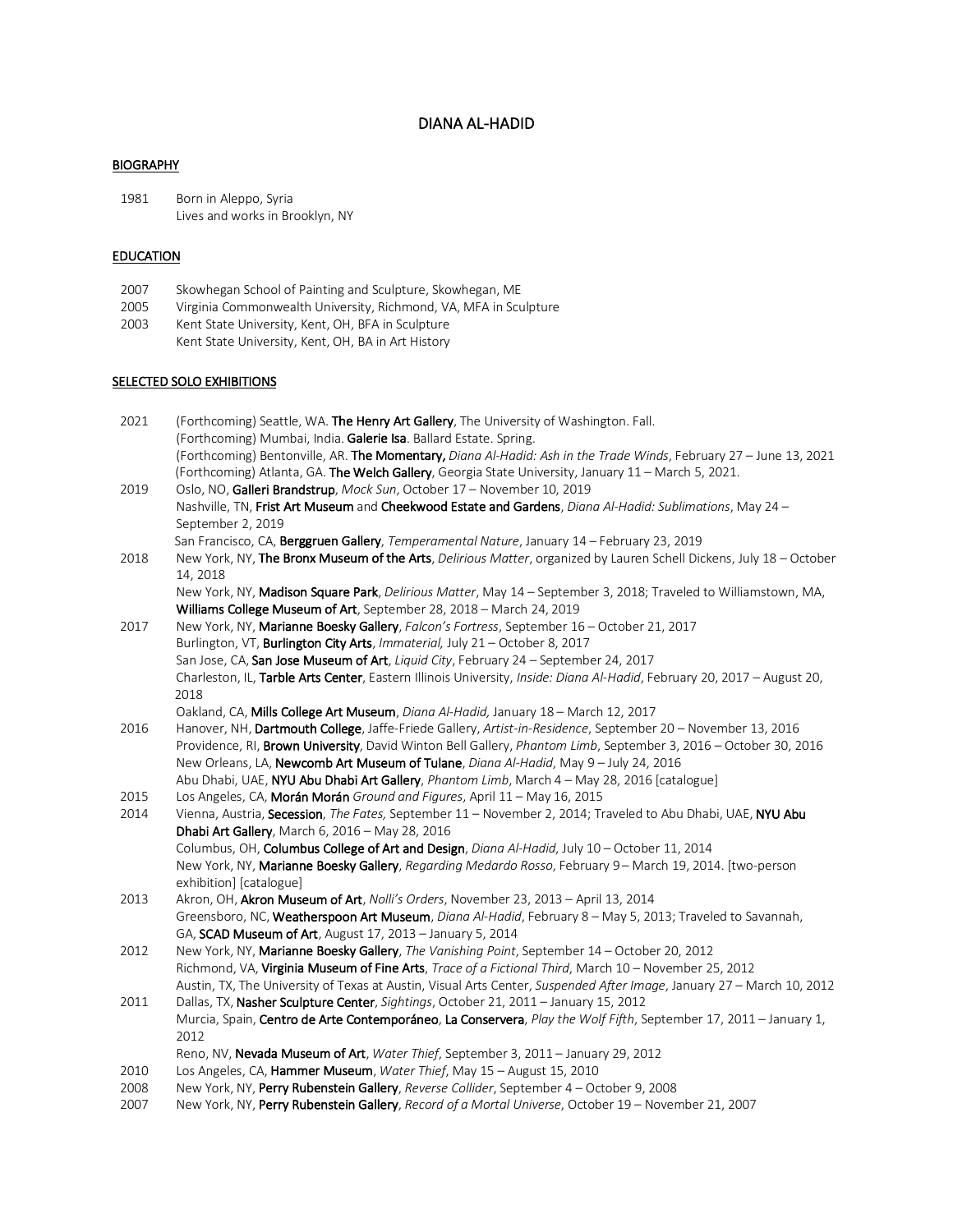### **SELECTED GROUP EXHIBITIONS**

| 2020 | Jacksonville, FL. Museum of Modern Art Jacksonville, Romancing the Mirror, December 4 - June 2021.<br>San Jose, CA, San Jose Museum of Art, South East North West, October 30 - September 19, 2021                                                                            |
|------|-------------------------------------------------------------------------------------------------------------------------------------------------------------------------------------------------------------------------------------------------------------------------------|
|      | New York, NY, Hauser & Wirth, Artists for New York, October 6 - 22.                                                                                                                                                                                                           |
|      | Bruges, Belgium, Sint-Janshospitaal, Memling Now: Hans Memling in Contemporary Art, October 1 - February 1, 2021<br>(online) Tampa, FL. University of South Florida Contemporary Art Museum, Life During Wartime, June 6 - December<br>12.                                    |
|      | New York, NY, Academy of Arts and Letters, Invitational Exhibition of Visual Arts, March 3 - April 5, 2020<br>Lahore, Pakistan, Lahore Biennale, Between the Sun and the Moon, curated by Hoor Al Qasimi, January 26 - February                                               |
| 2019 | 29, 2020<br>Columbus, OH, Columbus Museum of Art, Driving Forces: Contemporary Art from the Collection of Ann and Ron<br>Pizzuti. November 1- February 2, 2020                                                                                                                |
|      | Rabat, Morocco. Rabat Biennale, An Instant Before the World, September 24 - December 24, 2019                                                                                                                                                                                 |
|      | Dubai, United Arab Emirates, Jameel Art Centre, Second Hand, July 4 - November 23, 2019                                                                                                                                                                                       |
|      | New York, NY, Lehmann Maupin, cart, horse cart, curated by Michael Goodson and Anna Stothart, June 20 - August<br>16, 2019                                                                                                                                                    |
|      | New York, NY, Phillips, NOMEN: American Women Artists from 1945 to Today, curated by Arnold Lehman, June 19 -<br>August 3, 2019                                                                                                                                               |
| 2018 | Florence, Italy, Eduardo Secci Contemporary, Mass Spectacle, curated by Pietro Gaglianò, January 26 - May 23, 2019<br>Los Angeles, CA, Morán Morán, Objects to Identify, November 10 - December 15, 2018                                                                      |
|      | Columbus, OH, Pizzuti Collection, Take Up Space, September 8, 2018 - January 20, 2019                                                                                                                                                                                         |
| 2017 | San Francisco, CA, Fort Mason Center for Arts & Culture, Sanctuary, October 7, 2017 - March 11, 2018; Traveling to<br>Chicago, IL, Smart Museum of Art, summer 2019; New York, NY, Asia Society Museum, September 13, 2019 - January                                          |
|      | 19, 2020; Toronto, Canada, Aga Khan Museum, March 21 - September 7, 2020                                                                                                                                                                                                      |
|      | Oslo, Norway, Galleri Brandstrup, Anniversary Exhibition: Galleri Brandstrup 30 Years, August 24 - October 2, 2017<br>New York, NY, Carriage Trade, Social Photography V, July 11 - August 12, 2017                                                                           |
|      | Hudson, NY, September Gallery, Post-Election, curated by Kristen Dodge and Kate Gilmore, January 28 - March 5,<br>2017                                                                                                                                                        |
| 2016 | Nara, Japan, Culture City of East Asia 2016, Toshodaiji Temple / Diana Al-Hadid, September 3 - October 23, 2016<br>San Francisco, CA, John Berggruen Gallery, Material Consideration, February 4 - March 12, 2016                                                             |
| 2015 | Mumbai, India, Galerie Isa, In and Out of Time, curated by Jane Neal, December 9, 2015 - February 3, 2016<br>Lincoln, MA, DeCordova Museum and Sculpture Park, The Sculptor's Eye: Prints, Drawings, and Photographs from the<br>Collection, October 1, 2015 - March 13, 2016 |
|      | New York, NY, Ameringer   McEnery   Yohe, BLACK / WHITE, curated by Brian Alfred, July 9 - August 14, 2015<br>Venice, Italy, Berengo Studio, GLASSTRESS 2015 GOTIKA, curated by Dr. Dimitri Ozerkov, May 9 - November 22, 2015                                                |
| 2014 | New York, NY, Friedman Benda Gallery, Apocryphal Times(in conjunction with Venice Biennale), October 30 -<br>December                                                                                                                                                         |
|      | 13, 2014                                                                                                                                                                                                                                                                      |
|      | Cortland, NY, Dowd Gallery, SUNY Cortland, Diana Al-Hadid, Wang Gongxin, and Lin Tianmiao: Transcendences,<br>October 22 - December 10, 2014                                                                                                                                  |
|      | Dubai, UAE, The Farjam Foundation, #IN.TER.FER.EN.CE, September 14 - December 31, 2014                                                                                                                                                                                        |
|      | Columbus, OH, Pizzuti Collection, NOW-ism: Abstraction Today, September 6 - June<br>20, 2015                                                                                                                                                                                  |
|      | Washington, D.C., L.A.N.D. (Los Angeles Nomadic Division), Alter/Abolish/Address, as part of 5x5:2014, a project of                                                                                                                                                           |
|      | the D.C. Commission on the Arts and Humanities, September 6 - December 6, 2014                                                                                                                                                                                                |
|      | San Francisco, CA, John Berggruen Gallery, Four Decades of Drawings and Works on Paper, May 1 - June 28, 2014<br>Sharjah, UAE, Maraya Art Centre and Barjeel Art Foundation,                                                                                                  |
|      | Tarīqah, February 21 - October 24, 2014                                                                                                                                                                                                                                       |
|      | Tampa, FL, Tampa Museum of Art, Graphicstudio: Uncommon Practice at USF, February 1 - May 18, 2014<br>Boston, MA, LaMontagne Gallery, BLACK/WHITE, curated by Brian Alfred and Shay                                                                                           |
|      | Kun, January 11 - February 22, 2014                                                                                                                                                                                                                                           |
| 2013 | Istanbul, Turkey, Istanbul '74, 10 under 40, group show curated by Isabella Icoz, October 31 – January 4, 2014                                                                                                                                                                |
|      | Chicago, IL, EXPO Chicago, Levity/Gravity, curated by Shamim M. Momin, September 19 - 22, 2013                                                                                                                                                                                |
|      | Tulsa, OK, Philbrook Museum of Art, Remainder, June 30 - September 29, 2013<br>Aix-en-Provence, France, Museum Granet, Cadavres Exquis, January 15 - April 15, 2013                                                                                                           |
|      | Øvre Eiker, Norway, Vestfossen Kunstlaboratorium, 1986-2013/An Artist Collecting Art, 2013                                                                                                                                                                                    |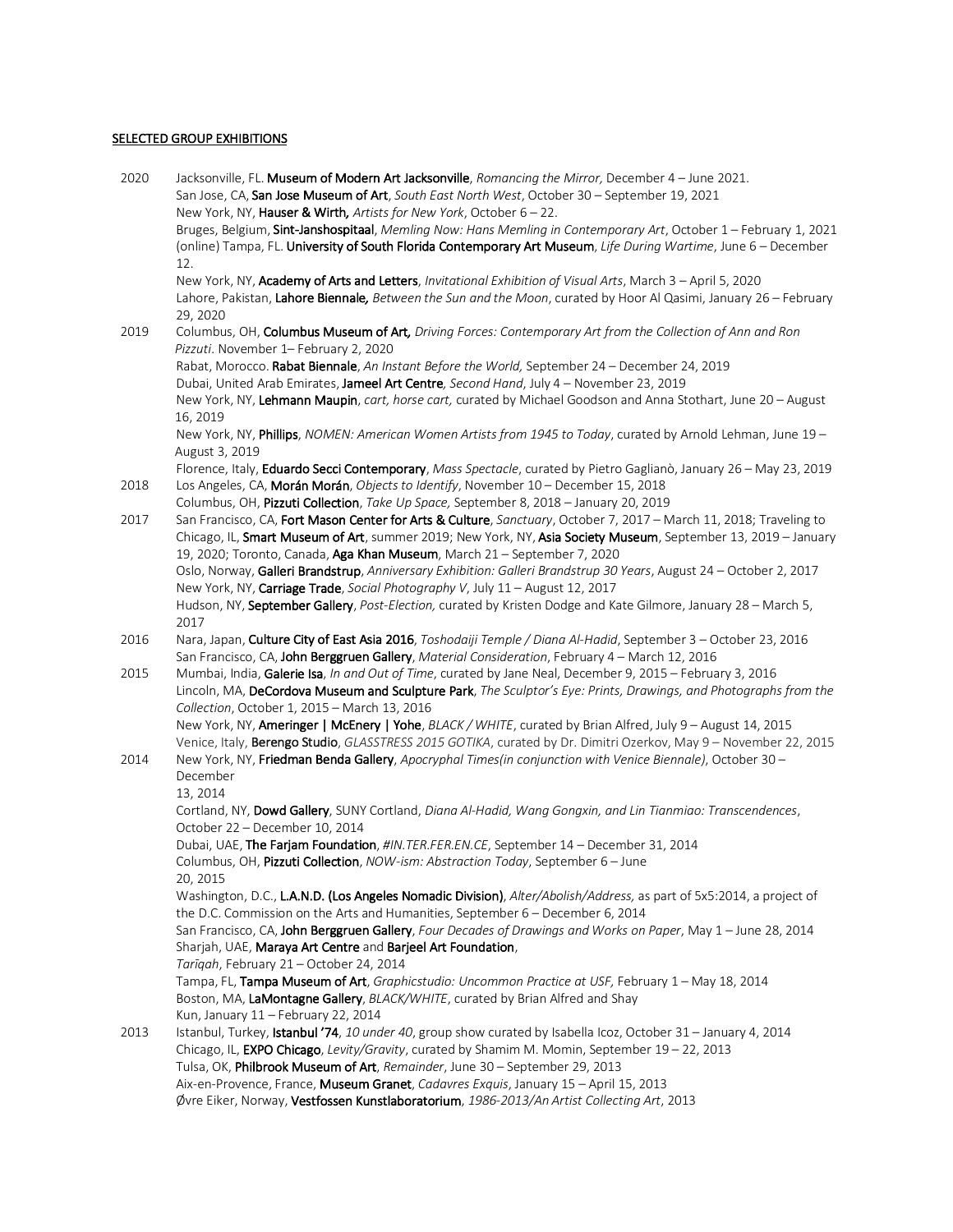| 2012 | Miami, FL, Morán Morán, It Ain't Fair 2012, December 6 - December 9, 2012                                                                                           |
|------|---------------------------------------------------------------------------------------------------------------------------------------------------------------------|
|      | Grand Rapids, MI, Frederik Meijer Gardens and Sculpture Park, Body Double: The Figure in Contemporary Sculpture,                                                    |
|      | September 19, 2012 - January 6, 2013                                                                                                                                |
|      | Luleå, Sweden, Havremagasinet, Reoriented, June 30 - September 30, 2012                                                                                             |
|      | Tønsberg, Norway, Haugar Art Museum, Jack Helgesen Family Collection: ARCIHTECTONS, May 16 - September 23,<br>2012                                                  |
|      | Oslo, Norway, Vigeland Museum, Jack Helgesen Family Collection, June 1 - August 19, 2012                                                                            |
|      | North Adams, MA, Massachusetts Museum of Contemporary Art, Invisible Cities, April 14, 2012 - February 4, 2013                                                      |
| 2011 | New York, NY, Exit Art, Printed Histories: 15 years of Exit Art portfolios 1995-2011, December 16, 2011 - January 31,<br>2012                                       |
|      | Miami, FL, Art Basel Miami Beach, Home Alone, Adam Sender Collection, curated by Sarah Aibel, November 29 -<br>December 4, 2011                                     |
|      | New York, NY, RH Gallery, Collapse, November 1, 2011 - January 13, 2012                                                                                             |
|      | Sharjah, UAE, Barjeel Art Foundation and Maraya Art Center, CARAVAN, October 14 2011 - November 20, 2012                                                            |
|      | New York, NY, Marianne Boesky Gallery, Night Scented Stock, curated by Todd Levin, September 14 - October 22,<br>2011                                               |
|      | Burlington, VT, BCA Center, Outdoor Excursions, curated by Gregory Volk, August 26 - December 3, 2011                                                               |
|      | Los Angeles, CA, Human Resources, Touchy Feely, August 13 - September 3, 2011                                                                                       |
|      | New York, NY, Marianne Boesky Gallery, Lost Paradise, July 7 - August 6, 2011                                                                                       |
|      | New York, NY, The Flag Art Foundation, One, Another, curated by Stephanie Roach, June 29 - September 2, 2011                                                        |
|      | Thessaloniki, Greece, Contemporary Art Center of Thessaloniki - State Museum of Contemporary Art, Disquieting                                                       |
|      | Muses, June 23 - September 4, 2011                                                                                                                                  |
|      | Istanbul, Turkey, Galeri Mana, Nereden Nereye, May 28 - July 23, 2011                                                                                               |
|      | Houston, TX, Peel Gallery, NOWNESS, January 7-February 12, 2011                                                                                                     |
| 2010 | Münster, Germany, Kunsthalle Münster, Does City/Münster matter? Zum Verhältnis von Bild und Stadt, October 2,                                                       |
|      | 2010 - February 24, 2011                                                                                                                                            |
|      | Miami, FL, Morán Morán, Art Basel Miami Beach, IT AIN'T FAIR 2010, exhibition design by Rafael de Cárdenas,                                                         |
|      | December 2 - December 5, 2010                                                                                                                                       |
|      | Syracuse, NY, Syracuse University Art Galleries, *Run and Tell That! New work from New York, November 9, 2010-                                                      |
|      | January 9, 2011<br>Greensboro, NC, Weatherspoon Art Museum, Art on Paper 2010: The 41st Exhibition, November 7, 2010 - February 6,                                  |
|      | 2011                                                                                                                                                                |
|      | London, UK; Lille, France, Saatchi Gallery, The Silk Road, October 20, 2010 - January 16, 2010<br>Miami, FL, Frederic Snitzer Gallery, Paper, May 8 - June 26, 2010 |
|      | Rome, Italy, Federica Schiavo Gallery, Does the Angle Between Two Walls Have a Happy Ending, curated by Ishmael                                                     |
|      | Randall Weeks, April 29 - June 15, 2010                                                                                                                             |
| 2009 | Abu Dhabi, UAE, Sharjah Art Foundation, Disorientation II: The Rise and Fall of Arab Cities, curated by Jack Persekian,                                             |
|      | November 21, 2009 - February 20, 2010                                                                                                                               |
|      | Tampa, FL, University of South Florida, Contemporary Art Museum, New Weather, November 6, 2009 - March 6,<br>2010                                                   |
|      | Brooklyn, NY, Brooklyn Academy of Music, Next Wave Festival, curated by Dan Cameron, September 15 - December<br>19, 2009                                            |
|      | Istanbul, Turkey, In the Between, curated by Suzanne Egeran, September 10 - October 10, 2009                                                                        |
|      | Gainesville, FL, University of Florida, University Galleries, Fresh From Chelsea, August 24 - December 4, 2009                                                      |
|      | Watou, Belgium, Watou 2009, Who's Afraid of Red, Yellow and Blue?, curated by Joost Declercq, July - September<br>2009                                              |
|      | Sharjah, UAE, The Sharjah Art Foundation, Sharjah Biennial 9, March 16 - May 16, 2009                                                                               |
|      | New York, NY, Academy of Arts & Letters, Invitational Exhibition of Visual Arts, March 12 - April 5, 2009                                                           |
|      | London, UK, The Saatchi Gallery, Unveiled: New Art From the Middle East, January 30 - May 9, 2009                                                                   |
| 2008 | Miami, FL, Midblock East, The Station 2008, curated by Shamim Momin and Nate Lowman, December 3 - December<br>7,2008                                                |
|      | Los Angeles, CA, Otero Plassart, Anthology, November 22, 2008 - January 23, 2009                                                                                    |
|      | Montabaur, Germany, Center for Arts and Culture, Black Bile, Red Humour: Aspects of Melancholy, curated by Oliver                                                   |
|      | Zybok, 2008                                                                                                                                                         |
| 2007 | New York, NY, Tanya Bonakdar Gallery, Agitation and Repose, curated by Gregory Volk and Sabine Russ, June 26 -                                                      |
|      | August 17, 2007                                                                                                                                                     |
|      | Berlin, Germany, Galerie Michael Janssen, Blood Meridian, curated by David Hunt, Galerie Michael Janssen, April 27 -<br>May 26, 2007                                |
|      |                                                                                                                                                                     |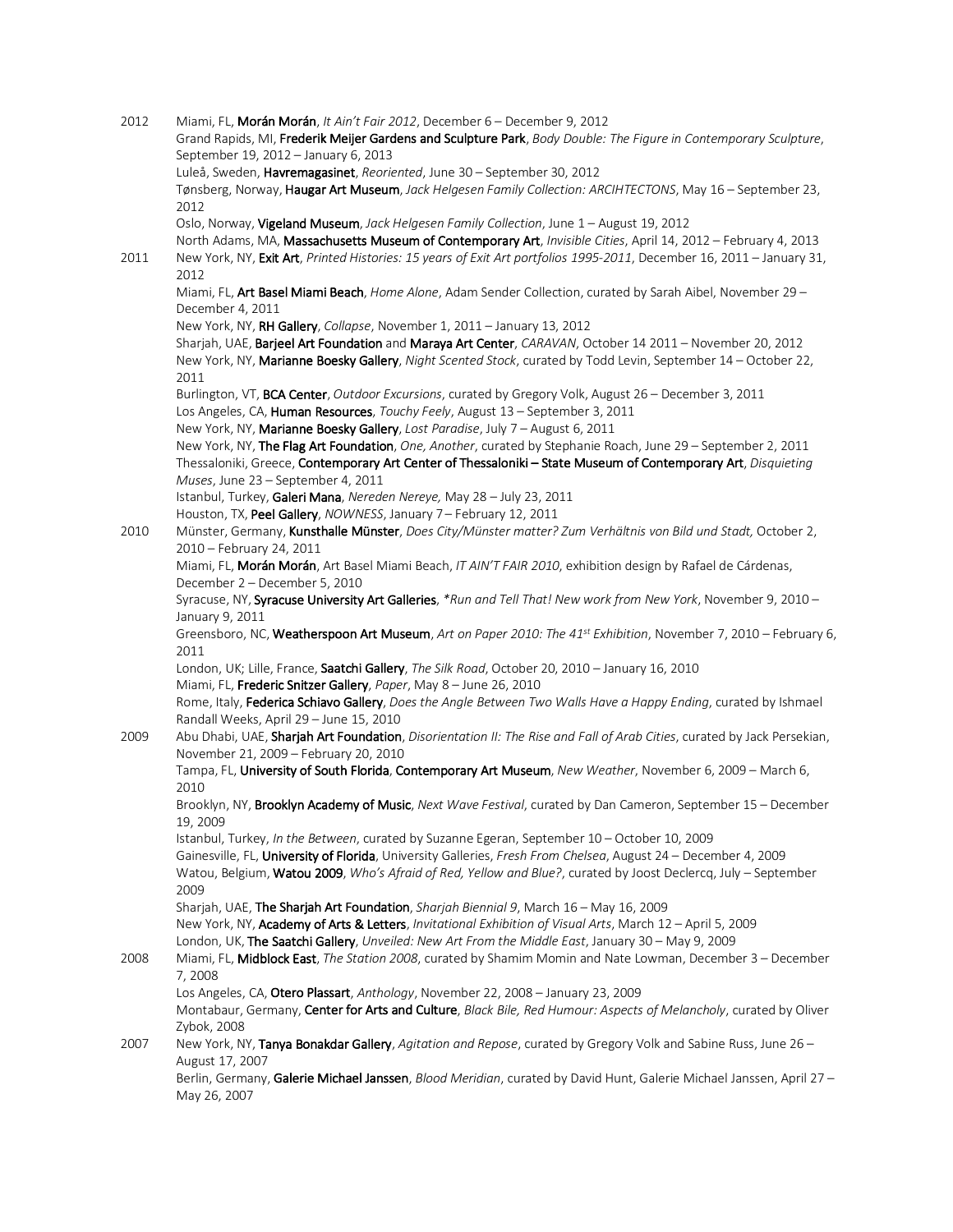New York, NY, Henry Street Settlement, *Changing Climate, Changing Colors-24 contemporary Muslim Artists*, curated by Mareena W. Daredia and Martin Dust, January 16 – March 16, 2007

2006 Los Angeles, CA, The Happy Lion, *Mutiny*, curated by David Hunt, October – November 2006 Utica, NY, Sculpture Space, *The Small Sculpture Show*, July – August 2006 New York, NY, Black and White Gallery, *The Sanctuary and the Scrum*, curated by David Hunt, June 22 – July 29, 2006 Bronx, NY, Bronx Museum of Art, *AIM 26*, March 23 – July 2, 2006

### BIBLIOGRAPHY

2019 Cassidy, Benjamin. "'Delirious Matter': Sculpture and surroundings meet," *The Berkshire Eagle* (January 11, 2019) [online] Desmarais, Charles. "As the Fog settled over SF, some asked, 'Where's the art?'" (January 22, 2019) [online] Sheets, Hilarie M. "Making Public Art a Contender," *The New York Times* (March 12, 2019) [online] Small, Zachary. "The Arches of Old Penn Station Return in Diana Al-Hadid's Subway Mosaics," *Hyperallergic* (May 1, 2019) [online] Davis, Ben. "The 100 Works of Art that Defined the Decade Ranked: Part 1," *Art Net* (December 27, 2019) [online] 2018 Bronston, Barri. "Newcomb Art Museum at Tulane University named one of nation's best," *Tulane University* (June 13, 2018) [online] Cascone, Sarah. "Editors' Picks: 17 Things Not to Miss in New York's Art World This Week," *Artnet News* (July 16, 2018) [online] Cascone, Sarah. "Mar-a-Lago Is Synonymous With Trump. Can Palm Beach's Progressive Art World Rebrand Itself as a Creative Destination, Too? *Artnet News* (December 3, 2018) [online] Chow, Andrew R. "Bronx Museum of the Arts Hires New Director," *The New York Times* (June 19, 2018) [online] Cuomo, Rebecca Rose. "Unstable Solids: Diana Al-Hadid's Delirious Matter," *BOMB* (October 10, 2018) [online] Dafoe, Taylor. "The Bronx Museum Is Launching a Manhattan Outpost to House Its Emerging Artist Program," *Artnet News* (September 28, 2018) [online] Gould, Rachel. "Spectatacular Sculptures Evoke the Past in Madison Square Park," *The Culture Trip* (June 1, 2018) [online] Halle, Howard. "A series of eerie sculptures is taking over Madison Square Park this spring," *TimeOut New York* (February 13, 2018) [online] Hanley, Andrea. "Students at Amherst College emphasize the importance of diversity in art within community," *The Massachusetts Daily Collegian* (February 14, 2018) [online] Hilburg, Jonathan. "Diana Al-Hadid's delirious Madison Square Park installations are up for the summer," *The Architect's Newspaper* (May 16, 2018) [online] Hilburg, Jonathan. "Spring Awakening: Deliriously dripping sculptures are coming to Madison Square Park," *The Architect's Newspaper* (February 22, 2018) [online] Hoffman, Barbara. "A guide to the craziest new outdoor art in NYC," *New York Post* (April 27, 2018) [online] Kleinman, Rebecca. "Palm Beach's New Wave Art Wknd Bows in Trump Territory With Focus on Inclusion," *The Hollywood Reporter* (December 4, 2018) [online] Ksoosha, Ramras. "Al-Hadid animates campus with provocative sculptures," *The Williams Record* (October 3, 2018) [online] La Gorce, Tammy. "How the Sculptor Diana Al-Hadid Spends Her Sundays," *The New York Times* (June 8, 2018) [online] McGuire, Phyllis. "Williams College Art Museum lending program spreads art's impact," *The Berkshire Eagle* (October 17, 2018) [online] Mohammad, Arsalan. "Art Dubai Finds Its Footing Thanks to a Saudi Art Renaissance and the New Louvre Abu Dhabi," *Artnet News* (March 23, 2018) [online] Picht, Jenifer. "63 Amazing things to do in May," *TimeOut New York* (April 30, 2018) [online] Porges, Maria. "Diana Al-Hadid: Mills College Art Museum and San Jose Museum of Art," *Sculpture Magazine* (January/February 2018) Schlager, Andrew. "Diana Al-Hadid Studies Boundaries While Refusing to Obey Them," *Hyperallergic* (September 16, 2018) [online] Sheets, Hilarie M. "Coming to Madison Square Park: Drippy Abstractions and Headless Figures" (February 8, 2018) [online] Tiernan, Morgan. "Art Movements," *Hyperallergic* (May 4, 2018) [online] Walhout, Hannah. "A Times Square Takeover, a Floating Museum and Tons of Other Innovative Art Happenings are Coming to New York City," *Travel & Leisure* (May 16, 2018) [online]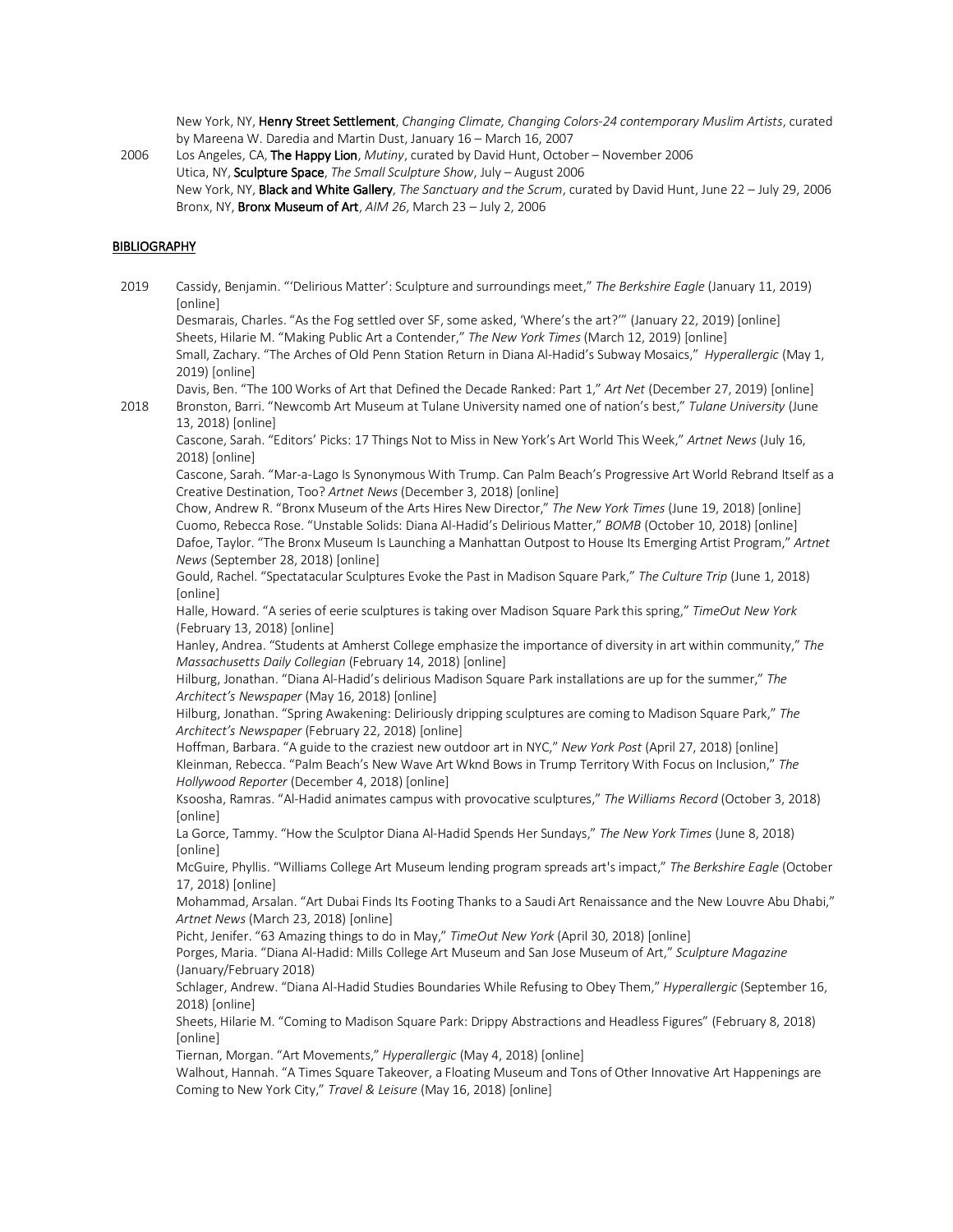Weaver, Shaye. "Public art installation will pit mythological female figures against skyscrapers in Madison Square Park," *amNewYork* (February 14, 2018) [online] Zhong, Fan. "The Art World Arrives in Palm Beach as Mar-a-Lago's Noisy Neighbors," *W* (December 4, 2018) [online] "Delirious Matter Arrives in Madison Square Park," *GothamToGo* (May 13, 2018) [online] 2017 Akbari, Ariana. "Diana Al-Hadid at Marianne Boesky Gallery: Ancient Enchantment for the Contemporary Milieu," *Arte Fuse* (October 19, 2017) [online] Bell, Kim. "Critic's Picks, San Jose: Diana Al-Hadid," *Artforum* (July 22, 2017) [online] Donoghue, Katy. "Diana Al-Hadid and The Audacity of Taking Up Space," *Whitewall Magazine* (May 31, 2017) Finkel, Jori. "A 'Sanctuary' of Prayer Rugs That Respond to the Refugee Crisis," *The New York Times* (April 18, 2017) Indrisek, Scott. "18 Artists Share the Books that Inspire Them," *Artsy* (June 23, 2017) [online] Pestana, Steven. "Diana Al-Hadid: *Falcon's Fortress*," *The Brooklyn Rail* (October 5, 2017) Roth, David M. "Diana Al-Hadid @ San Jose Museum of Art," *Squarecylinder.com* (May 8, 2017) [online] Salazar, Alejandra. "Huge sculpture stands sentinel in 'Liquid City'," *SFGate* (July 25, 2017) [online] Storrs, Calli. "Current MCAM Exhibit tells different stories," *The Campanil* (February 10, 2017) Wetzler, Rachel. "Diana Al-Hadid," *Art in America* (December 2017) Volk, Gregory. "The Past and Present of a Syrian-American Artist," *Hyperallergic.com* (October 13, 2017) [online] "Diana Al-Hadid," *Wall Street International* (July 25, 2017) "Diana Al-Hadid featured by two Bay Area museums," *Artdaily.org* (February 8, 2017) [online] "San Jose Museum of Art," *e-Flux* (February 13, 2017) [online] "Winter 2017 exhibitions," *Art & Education* (January 2017) [online] 2016 Ayad, Myrna. "PICKS: Myrna Ayad on Diana Al-Hadid at NYU Abu Dhabi Art Gallery, Abu Dhabi," *Artforum* (April 2016) [online] Bali, Seza. "Diana Al-Hadid" *XOXO The Mag* (September 2016) Caro. "Diana Al-Hadid's Massive and Ethereal Mixed Media Installations," *Hi-Fructose Magazine* (March 24, 2016) [online] Cashdan, Maria. "You Can Be a Mother and Still Be a Successful Artist." *Artsy* (August 24, 2016) [online] D'Addario, John. "In a Lyrical New Show at Newcomb Museum, High Art and Humble Materials," *The New Orleans Advocate* (May 11, 2017) Dahlawia, Faizal. "Inside Art: Exclusive Interview with Sculptor Diana Al-Hadid," *buro247* (January 17, 2016) [online] Davenport, Claire. "The Syrian conflict depicted through art," *The New Wave* (June 24, 2016) [online] Escobedo, Lee. "A Three-Dimensional Dialogue," *Patron Magazine* (April/May 2016) Friel, Tom. "Syrian teen refugees inspire 1 new exhibit at Newcomb Art Museum," *The Times-Picayune* (June 29, 2016) Hanson, Sarah. "Diana Al-Hadid's Layered Approach," *paddle8* (March 21, 2016) [online] Harris, Gareth. "Women make their mark on Art Dubai," *The Art Newspaper* (March 17, 2016) [online] Hattar, Wael. "Interview with Diana Al-Hadid," *Tea with Culture* (April 11, 2016) [podcast] Hunter, Mary Paula. "Visual Arts Review: 'Phantom Limb' –Diana Al-Hadid's Art of the Meltdown," *The Arts Fuse* (September 30, 2016) [online] Jones, Kevin. "Ways of Seeing," *Canvas Magazine* (May 2016): 48 – 51 Leech, Nick. "Acclaimed sculptor Diana Al-Hadid on her show opening at NYUAD Art Gallery," *The National* (March 3, 2016) [online] Minkara, Ahmad. "Ahmad Minkara Interviews Diana Al-Hadid, a Syrian-American Artist," *Artscoops* (April 18, 2016) [online] Neveling, Andre. "Diana Al-Hadid sculpture in Abu Dhabi," *Time Out Abu Dhabi* (February 23, 2016) [online] Nilsson, Casey. "Preview: Diana Al-Hadid at the Bell Gallery," *The Rhode Island Monthly* (August 30, 2016) Renia, Ethel. "'Phantom Limb' showcases ruinous forms," *The Brown Daily Herald* (September 21, 2016) Sato, Keiji. "Art Exhibitions at the Shrines and Temples of Ancient Nara," *The Asahi Shimbun* (September 4, 2016) Shaheen, Sueraya. "Syrian-American Artist Diana Al-Hadid Shakes Up Art Basel Miami," *Vogue* (December 1, 2016) [online] Simek, Lucia. "Catching up with Diana Al-Hadid," *The Nasher Magazine* (Spring 2016) Steinberg, Michael. "Other Times, Other Places," *Galerie* (April 2016) Tatum, Charlie. "Order in Chaos: Diana Al-Hadid at the Necomb Art Museum," *Pelican Bomb* (June 25, 2016) [online] Van Straaten, Laura. "Studio Visit: Diana Al-Hadid," *Harper's BAZAAR Art Arabia* (Spring 2016) "Abu Dhabi Event," *Abu Dhabi TV* (March 10, 2016) [television] 2015 Bedard, Matthew. "Diana Al-Hadid," *Flaunt Magazine* (Spring 2015): 84 – 87 Laster, Paul. "NOW-ISM: Abstraction Today at the Pizzuti Collection," *Whitehot Magazine* (August 2015) [online] Liotta, Paul. "8 famous Americans with Syrian roots," *New York Daily News* (November 19, 2015) [online] Marks, Thomas. "The Artists," *40 Under 40* (August 2015)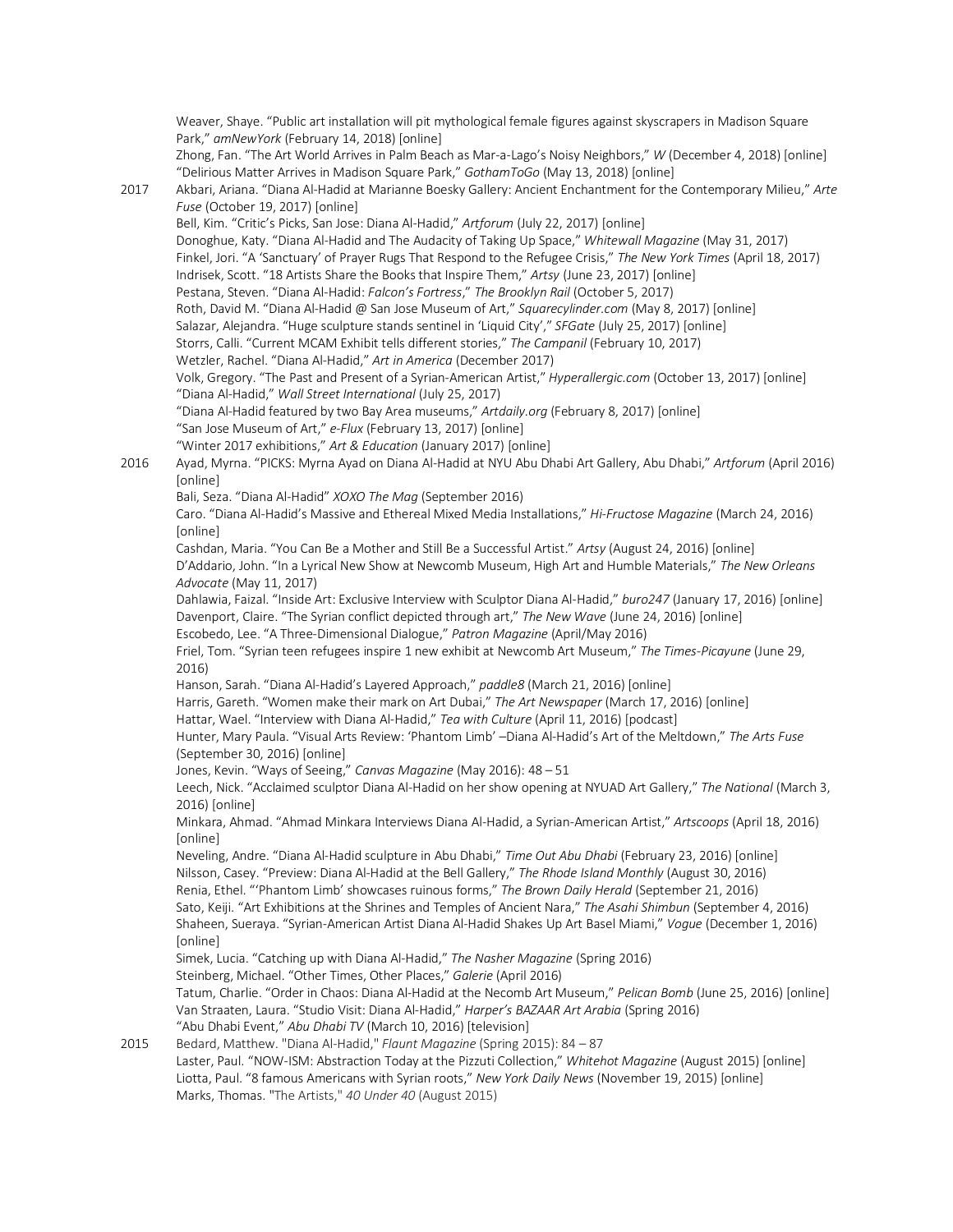Mizota, Sharon. "Diana Al-Hadid sculptural paintings: Such beautiful decay," *Los Angeles Times* (May 3, 2015) Newell-Hanson, Alice. "artist diana al-hadid is challenging assumptions about arabic women," *i-D* (April 13, 2015) [online] Siese, April. "9 Syrian Americans Who Have Changed The World & Will Help You Rethink The Refugee Crisis," *Bustle*  (November 19, 2015) [online] Williams, Maxwell. "Exquisite Mass," *Cultured* (Summer 2015) Zhong, Fan. "All for Al-Hadid," *W Magazine* (August 26, 2015) [online] "At The Armory Show, a Fresh-Faced Vernissage with Accessible Price Points," *Artsy* (March 5, 2015) [online] "Diana Al-Hadid: on the cubiculum from the villa of P. Fannius Synistor at Boscoreale," *The Artist Project*, *The Metropolitan Museum of Art* (September 16, 2015) [online] "Diana Al-Hadid Plays the Classics," *NewYorkCloseUp*, *art21 (*May 1, 2015) [online] "Lost Lectures Countdown: Diana Al-Hadid Joins the Lineup, Special Moleskine Giveaway," *Hyperallergic* (May 27, 2015) [online] "New York Close Up: Diana Al-Hadid Plays the Classics," *Art21* (May 1, 2015) 2014 Agustsson, Sola. "Diana Al-Hadid: Regarding Medardo Rosso," *Whitewall Magazine (March 13, 2014) [online]* Baumgardner, Julie. "Listen to Diana Al-Hadid's Studio Playlist," *Vulture* (December 12) [online] Brownell, Ginanne. "Syrian Artists Set Up Base in Beirut," *The New York Times* (June 18, 2014) Cashdan, Marina. "Austria Bound," *Surface Magazine* (September 2014) Hamer, Katy Diamond. "26 Female Artists on Lynda Benglis and the Art World's Gender Problems (NSFW)," *New York Magazine* (November 23, 2014) Howorth, Claire. "States of Matter: On Display," *The Wall Street Journal* (January 25, 2014) Indrisek, Scott. "Artists's Choice: The Best Shows of 2014, Part I," *Blouin Artinfo* (December 29) James, Mills; Palay, Xan. "Contemporary Voices on Modern Masters: Picasso, Dubuffet, Giacometti," *The Wexner Center for the Arts* (Fall 2014) [interview] [video] La Force, Thessaly. "Artist Diana Al-Hadid on Fate, Form and Freud – and Her New Exhibition at the Secession in Vienna," *Vogue* (September 10, 2014) Litt, Steven. "Diana Al-Hadid – Akron Art Museum," *ARTNews* (March 2010) Maine, Stephan. "Diana Al-Hadid: Regarding Medardo Rosso," *ARTnews* (April 2014) [online] Mantey, Jackie. "Bold works by three prominent artists make up inviting show," *The Columbus Dispatch* (July 20, 2014) Miller, Brian. "Diana Al-Hadid's Balancing Act," *ArtHopper* (September 16, 2014) [online] Small, Rachel. "Diana Al-Hadid's Babylon," *Interview Magazine* (February 6, 2014) Tigges, Jesse. "NOW-ISM: Abstraction Today" offers comprehensive look at 21st Century artists," *Columbus Alive* (October 16, 2014) Tigges, Jesse. "Preview: Artist Talk: Diana Al-Hadid," *Columbus Alive* (September 25, 2014) Urkycki, Mark. "A former Canton resident makes a name for herself in the art world," *WKSU – 89.7* (January 27, 2014) [online] [radio interview] "Best of 2014: Our Top 20 NYC Art Shows That Weren't in Brooklyn," *Hyperallergic* (December 24) "Secession – Diana Al-Hadid: The Fates, Utopian Pulse: Flares in the Darkroom, Cinthia Marcelle: Dust Never Sleeps," *e-flux* (August 26) [online] "Vienna Secession – Diana Al-Hadid," *Sculpture Magazine, Vol. 33, No. 8* (October 2014) 2013 Amy, Michael*.* "Ghosts of Things: A Conversation with Diana Al-Hadid," *Sculpture* (April 2013): 3, 20 – 27, 32 DeCwikiel-Kane, Dawn. "Artist Brings 'Incredible' Sculptures to UNCG," *News & Record* (February 11, 2013) Hicks, Cinque. "Diana Al-Hadid." *Artforum* (April, 2013) [online] Kinsella, Eileen. "50 Under 50: The Next Most Collectible Artists." *Art + Auction* (June 2013) Litt, Steven. "The Akron Art Museum salutes Diana Al-Hadid, a Kent State grad in search of art world success – on her own terms," *Cleveland* (November 27, 2013) [online] Perry, Dee. "Harvey Webster, Diana Al-Hadid & 'Sensory-Friendly Theater'" *90.3 WCRN/NPR: The Sound of Applause* (November 25, 2013) [online] [radio interview] Randall, Brent. "Diana Al-Hadid," *Husk* (Winter 2013 – 2014) Zabludowicz, Tiffany. "The Female Gaze," *W Magazine* (August 16, 2013) [online] "Diana Al-Hadid – Savannah College of Art and Design, Museum of Art," *Sculpture Magazine* (December 2013): 21 "Diana Al-Hadid at the 55th Venice Biennale." *art21* (October 18, 2013) [online] "Diana Al-Hadid's Suspended Reality." *art21* (April 12, 2013) [online] "New York Artists Now," *GalleristNY* (February 25, 2013) [online] "Savannah College of Art and Design, Museum of Art: Diana Al-Hadid," *Sculpture* (December 2013) 2012 Amaya-Akkermans, Arie. "Impossible Possibilities," *Reorient Magazine* (October 31, 2012) [online] Battista, Kathy. "Diana Al-Hadid's Vanishing Point," *PHAIDON* (October 2012) [online]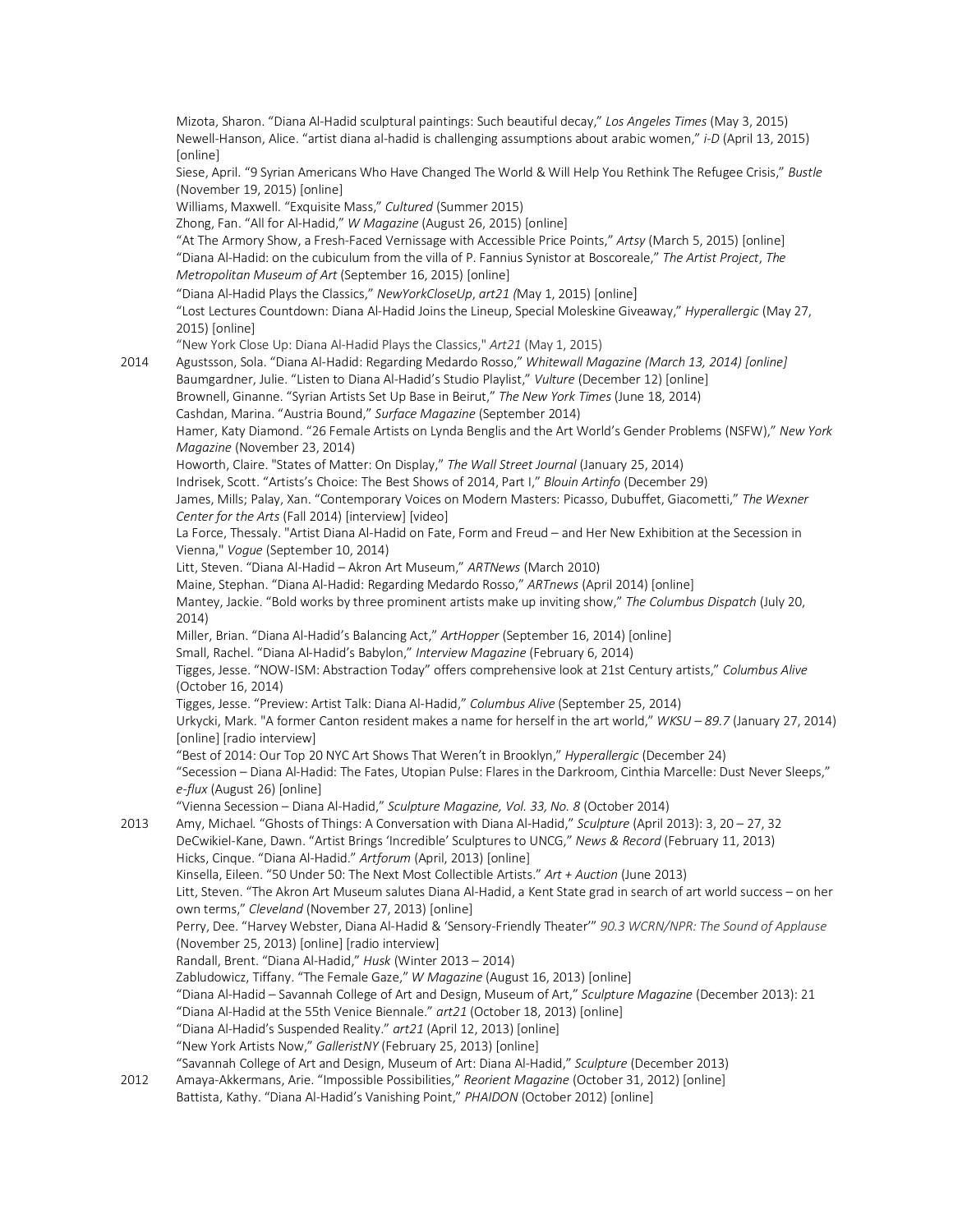Belcove, Julie L. "Builder of Mysteries," *Art Basel Miami Beach* magazine (December 2012) Bonenti, Charles. "Invisible Cities: New exhibition examines memory, culture and place," *The Berkshire Eagle* (April 13, 2012) Bressanin, Anna and Giuseppe Malpasso. "Diana Al-Hadid: Syrian American artist reconnects with homeland in crisis," *BBC World News* (March 23, 2012) [interview] [video] Campbell, Andy. "Diana Al-Hadid: An afterimage for an afterworld," *The Austin Chronicle* (February 10, 2012) Graupmann, Michael. "'Bringing order into chaos': Diana Al-Hadid constructs a mind-boggling installation for UT's VAC," *Culturemap* (February 4, 2012) [online] Gulesserian, Lisa. "Art + Architecture: Diana Al-Hadid's 'Suspended After Image'," *Viz.* (February 5, 2012) [online] Jablon, Samuel. "The Threshold Between an Image of a Thing and the Thing Itself," *Hyperallergic* (October 15, 2012) [online] Kabra, Fawz. "Towers, Portals and Myths," *Ibraaz Journal* (November 2, 2012) Kleiman, Alexandra. "The Sociology of Towers," *Artlog* (January 10, 2012) Mangiardi, Katherine. "Conversation with Diana Al-Hadid," *Whitehot Magazine* (October 2012) Misheff, Johnny. "Visiting Artists: Diana Al-Hadid," *T Magazine Blog*, *NYtimes.com*, (April 17, 2012) Perrine, Forrest. "Diana Al-Hadid's Melting Monuments," *Beautiful/Decay* (October 17, 2012) Pollack, Barbara. "Diana Al-Hadid Makes a Sculpture: The Birth of a Multihued Venus," *ARTnews* (November 2012) Porges, Maria. "Linda Fleming and Diana Al-Hadid," *Sculpture* (June 2012) Rapaport, Brooke. "Go Figure – Diana Al-Hadid," *re: Sculpt | International Sculpture Center* (Blog) (August, 22, 2012) [online] Ritchie, Amy. "Three Dimensions – the VMFA spotlights Diana Al-Hadid's haunting human figures," *Style Weekly* (July 3, 2012) Ryan, Dinah. "Diana Al-Hadid - Review of 'Trace of a Fictional Third, 2011'," *Art Papers* (July/August 2012) "Arts in Context: Artist in Residence," *Klru, PBS*, Episode #206 (March 29, 2012) "Best Fall Shows," *Modern Painters* (September 2012) "Datebook: September Exhibitions," *Blouin Art+Auction* (September 2012) [online] "Diana Al-Hadid: Spring 2012 VAC Artist-in-Residence," *POST* (February 2012) "Diana Al-Hadid's Studio Boom," *NewYorkCloseUp*, *Art21* (August 3, 2012) [online] "Never Too Young," *Blouin Art+Auction* (June 2012) [online] "The Lookout: A Weekly Guide to Shows You Won't Want to Miss," *Art In America* (September 9, 2012) [online] "YEAR IN REVIEW: Our Staff's Picks for the Best Art We Saw This Year," *Blouin Artinfo* (December 21, 2012) [online] 2011 Adam, Georgina. "Art Dubai attracts global audience," *The Art Newspaper* (April 2011) Block, Jenny. "Fine Lookin' Piece: Diana Al-Hadid's 'Gradiva's Fourth Wall' at the Nasher," *Dallas Observer* (November 1, 2011) [online] Cohen, David. "Ghost in the Machine: Diana Al-Hadid in Lost Paradise at Marianne Boesky," *Artcritical* (July 2011) [online] Delicado, Gonzalo Herrero; Marcos, María Josí. "La Conservera seventh series," *Domus* (November 11, 2011) Díez, Gontzal. "La música secreta del rey Lobo," *Laverdad* (October 28, 2011) [online] Furey, Meg. "Art Review: Sightings: Diana Al-Hadid at the Nasher Sculpture Center," *Pegasus News* (November 3, 2011) Jablon, Samuel. "Diana Al-Hadid," *BOMBLOG* (June 27, 2011) [online] Lima, Benjamin. "Diana Al-Hadid: Nasher Sculpture Center, Dallas," *…might be good*, No. 179 (December 2, 2011) Lord, Christopher. "Caravan art exhibition looks back with heart," *The National* (October 31, 2011) [online] Mira, Mara. "El arte de viajar," *Elpais BABELIA* (October 8, 2011) [online] Misheff, Johnny. "Something for Everyone at the ADAA Art Show," *Elle* (March 2, 2011) [online] Mohseni, Yasmine. "Travels through Space and Time," *Canvas* (May/June 2011): 124 –133 Nazhand, Nazy. "Middle East Report," *Artnet* (May 24, 2011) [online] Norman, Lee Ann. "Fragmented Heaven on Earth," *ArtSlant* (July 17, 2011) [online] Robinson, Gaile. "Nasher 'Sightings' sculpture drips with contradiction," *Star-Telegram* (October 29, 2011) [online] Simek, Peter. "Interview: Diana Al-Hadid at the Nasher Sculpture Center," *FrontRow* (November 17, 2011) Trigg, Sarah. "Studio Check: Diana Al-Hadid," *Modern Painters* (Summer 2011) Vroom, Chris. "An Arab Spring for Art?," *The Huffington Post* (November 21, 2011) [online] Wallin, Yasha. "Tony Cragg and Diana Al-Hadid at the Nasher Sculpture Center," *Surface* (October 24, 2011) Wolff, Rachel. "Art, Pop & People," *Modern Luxury: Manhattan* (November 26, 2011) "Art Dubai Projects to Feature New Work by More than 75 Artists in 2011 Edition," *Art Daily* (January 23, 2011) [online] "La música secreta del rey Lobo," *Laverdad* (October 28, 2011) [online]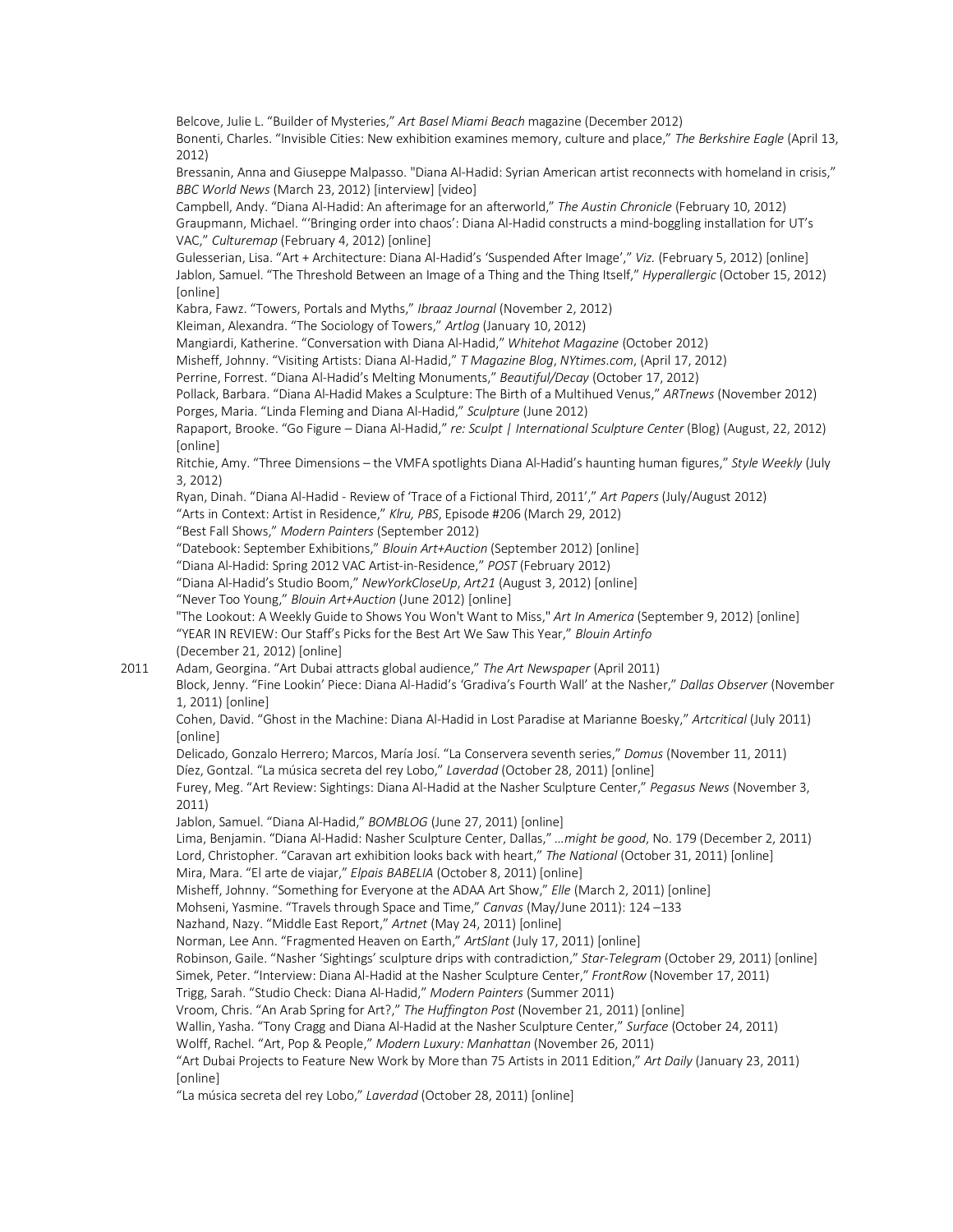| Drexler, Jolanda. "Does City/Münster matter?," Kunstforum International Magazine, Issue 205 (October 2010)<br>Mann, Sasha. "Q&A with Artist Diana Al-Hadid," hammer.ucla.edu (September 1)<br>[online]<br>Massingill, Paul. "Sculptor Combines Something Old, Something New," Daily Bruin (May 12, 2010)<br>Ollman, Leah. "Diana Al-Hadid at the Hammer Museum," Los Angeles Times (May 28, 2010)<br>Peers, Alexandra. "Bridging the Gulf in the Arab World," Art in America, No. 2 (February 2010) 27 - 28<br>Sims, Kendra. "Diana Al-Hadid Builds Upside-down Cities," The Berkshire Eagle (September 30, 2010)<br>Williams, Maxwell. "The Collected: A Global Survey of Six Contemporary Artists, Diana Al-Hadid," Flaunt Magazine,<br>No. 107 (2010): 102 - 105<br>Young, Jessica Bryce. "Bright Young Things Fresh From Chelsea: 21 Young NYC Artists," Orlando Weekly (January 27,<br>2010) [online]<br>"Diana Al-Hadid's First One-Person Museum Exhibition Opens at the Hammer," artdaily (May 16, 2010) [online]<br>"Q&A with Artist Diana Al-Hadid," Hammer Museum (September 1, 2010)<br>Barakat, Alexander. "Baring the Middle East," Canvas, (March/April 2009): 178 - 181<br>Boucher, Katie. "Feast for the Senses," The National (November 19, 2009)<br>Daya, Ayesha; Sheikholeslami, Ali. "Abu Dhabi Prepares for Louvre With Giant<br>Gorilla, Beirut Jigsaw," Bloomberg News (November 27, 2009) [online]<br>Dorment, Richard. "Unveiled: New Art from the Middle East at the Saatchi Gallery," Telegraph (February 4, 2009)<br>[online]<br>Haroon, Layla. "Past pictured in the context of present," GulfNews (December 11, 2009) [online]<br>Jeffreys, Tom. "Unveiled: New Art from the Middle East," SpoonFed, (January 29, 2009)<br>Kwon, Liz Yisun. "Art & Space: Diana Al-Hadid," Bob (May 2009): 138 - 141<br>Lovatt, Estelle. "Saatchi: Unveiled-New Art from the Middle East," Jewish Comment (February 26, 2009) [online]<br>Murphy, Adrian. "Diana Al Hadid," Brownbook (March/April 2009): 46 - 47<br>Raheja, Lauren. "BAM's Next Wave Art Showcases Artists Across Disciplines," Brooklyn the Borough (December 7,<br>2009) [online]<br>Reisenfeld, Robin. "The Labyrinth in the Tower: A Conversation with Diana Al-Hadid," Sculpture (March 2009): 24 - 31<br>Selva, Meera. "London's Saatchi Gallery shows Middle Eastern Art," The International Herald Tribune (January 29,<br>2009) [online]<br>Sheikholeslami, Ali, and Ayesha Daya. "Abu Dhabi Prepares for Louvre with Giant Gorilla, Beirut Jigsaw," Bloomberg<br>News, (November 27).<br>Tarbush, Suzannah. "London serves up a lively menu of Mideast culture," The Saudi Gazette (February 9, 2009)<br>[online]<br>Tomforde, Anna. "Islamic art a 'taboo buster'," The Brunei Times on the Web (January 31, 2009) [online]<br>Ward, Ossian. "Unveiled: New Art From The Middle East," Time Out London (February 3, 2009) [online]<br>Wolf, Rachel. "Artists to Watch," ARTnews (January 2009): 86 - 87<br>"Unveiled: New Art from the Middle East," SpoonFed (January 29, 2009) [online]<br>Baker, R. C. "Best in Show," The Village Voice (October $1 - 7$ , 2008): 43<br>2008<br>Cohen, David. "Frozen Instants of Failure," The New York Sun (September 18, 2008): 23<br>Cohen, David. "Painting's Post-Feminist Form & Sculpture's Matron Saint," The New York Sun (September 17, 2008):<br>S <sub>3</sub><br>Douglas, Sarah. "Alive and Kicking," Blouin Artinfo (December 5, 2008) [online]<br>Douglas, Sarah. "Weekend Picks: Luis Gispert in Miami," Blouin Artinfo (December 4, 2008) [online]<br>Grosz, David. "Diana Al-Hadid in New York," Blouin Artinfo (September 2008) [online]<br>Rosenberg, Karen. "Diana Al-Hadid: Reverse Collider," The New York Times (October 3, 2008): E35<br>Stillman, Nick. "Reviews," Artforum (December 2008): 303 - 304<br>Thorpe, Vanessa. "Record crowds for China art show," The Observer (December 14, 2008) [online]<br>Al-Hadid, Diana. "Diana Al-Hadid," New York Arts Magazine (November/December 2007) [online]<br>Baker, R.C. "Best in Show," The Village Voice (August $1 - 7$ , 2007): 55<br>Cohen, David. "Curating a Common," The New York Sun (July 26, 2007) [online]<br>Cotter, Holland. "Agitation and Repose," The New York Times (August 10, 2007) [online]<br>Curcio, Seth. "Diana Al-Hadid," Daily Serving (November 19, 2007)<br>Falconer, Morgan. "Morgan Falconer's Round-up of Summer Shows in New York," The Saatchi Gallery (August 1,<br>2007)<br>Powers, Sophia. "Citadel of Fancy," ArtSlant (October 28, 2007) | 2010 | "Nasher Sculpture Center: Diana Al-Hadid," Sculpture, Vol. 30, No.10 (December 2011)<br>Carmichael, Kelly. "Navigating Culture and Context: Arab Artists in the West," Contemporary Practices, Vol 6 (2010) |
|-----------------------------------------------------------------------------------------------------------------------------------------------------------------------------------------------------------------------------------------------------------------------------------------------------------------------------------------------------------------------------------------------------------------------------------------------------------------------------------------------------------------------------------------------------------------------------------------------------------------------------------------------------------------------------------------------------------------------------------------------------------------------------------------------------------------------------------------------------------------------------------------------------------------------------------------------------------------------------------------------------------------------------------------------------------------------------------------------------------------------------------------------------------------------------------------------------------------------------------------------------------------------------------------------------------------------------------------------------------------------------------------------------------------------------------------------------------------------------------------------------------------------------------------------------------------------------------------------------------------------------------------------------------------------------------------------------------------------------------------------------------------------------------------------------------------------------------------------------------------------------------------------------------------------------------------------------------------------------------------------------------------------------------------------------------------------------------------------------------------------------------------------------------------------------------------------------------------------------------------------------------------------------------------------------------------------------------------------------------------------------------------------------------------------------------------------------------------------------------------------------------------------------------------------------------------------------------------------------------------------------------------------------------------------------------------------------------------------------------------------------------------------------------------------------------------------------------------------------------------------------------------------------------------------------------------------------------------------------------------------------------------------------------------------------------------------------------------------------------------------------------------------------------------------------------------------------------------------------------------------------------------------------------------------------------------------------------------------------------------------------------------------------------------------------------------------------------------------------------------------------------------------------------------------------------------------------------------------------------------------------------------------------------------------------------------------------------------------------------------------------------------------------------------------------------------------------------------------------------------------------------------------------------------------------------------------------------------------------------------------------------------------------------------------------------------------------------------------------------------------------------------------------------------------------------------------------------------------------------------------------------------------------------------------------------------------------------------------------------------------------------------------------------------------------------------------------------------------------------------------------------------------------------------------------------------------------------------|------|-------------------------------------------------------------------------------------------------------------------------------------------------------------------------------------------------------------|
|                                                                                                                                                                                                                                                                                                                                                                                                                                                                                                                                                                                                                                                                                                                                                                                                                                                                                                                                                                                                                                                                                                                                                                                                                                                                                                                                                                                                                                                                                                                                                                                                                                                                                                                                                                                                                                                                                                                                                                                                                                                                                                                                                                                                                                                                                                                                                                                                                                                                                                                                                                                                                                                                                                                                                                                                                                                                                                                                                                                                                                                                                                                                                                                                                                                                                                                                                                                                                                                                                                                                                                                                                                                                                                                                                                                                                                                                                                                                                                                                                                                                                                                                                                                                                                                                                                                                                                                                                                                                                                                                                                                         |      |                                                                                                                                                                                                             |
|                                                                                                                                                                                                                                                                                                                                                                                                                                                                                                                                                                                                                                                                                                                                                                                                                                                                                                                                                                                                                                                                                                                                                                                                                                                                                                                                                                                                                                                                                                                                                                                                                                                                                                                                                                                                                                                                                                                                                                                                                                                                                                                                                                                                                                                                                                                                                                                                                                                                                                                                                                                                                                                                                                                                                                                                                                                                                                                                                                                                                                                                                                                                                                                                                                                                                                                                                                                                                                                                                                                                                                                                                                                                                                                                                                                                                                                                                                                                                                                                                                                                                                                                                                                                                                                                                                                                                                                                                                                                                                                                                                                         |      |                                                                                                                                                                                                             |
|                                                                                                                                                                                                                                                                                                                                                                                                                                                                                                                                                                                                                                                                                                                                                                                                                                                                                                                                                                                                                                                                                                                                                                                                                                                                                                                                                                                                                                                                                                                                                                                                                                                                                                                                                                                                                                                                                                                                                                                                                                                                                                                                                                                                                                                                                                                                                                                                                                                                                                                                                                                                                                                                                                                                                                                                                                                                                                                                                                                                                                                                                                                                                                                                                                                                                                                                                                                                                                                                                                                                                                                                                                                                                                                                                                                                                                                                                                                                                                                                                                                                                                                                                                                                                                                                                                                                                                                                                                                                                                                                                                                         |      |                                                                                                                                                                                                             |
|                                                                                                                                                                                                                                                                                                                                                                                                                                                                                                                                                                                                                                                                                                                                                                                                                                                                                                                                                                                                                                                                                                                                                                                                                                                                                                                                                                                                                                                                                                                                                                                                                                                                                                                                                                                                                                                                                                                                                                                                                                                                                                                                                                                                                                                                                                                                                                                                                                                                                                                                                                                                                                                                                                                                                                                                                                                                                                                                                                                                                                                                                                                                                                                                                                                                                                                                                                                                                                                                                                                                                                                                                                                                                                                                                                                                                                                                                                                                                                                                                                                                                                                                                                                                                                                                                                                                                                                                                                                                                                                                                                                         |      |                                                                                                                                                                                                             |
|                                                                                                                                                                                                                                                                                                                                                                                                                                                                                                                                                                                                                                                                                                                                                                                                                                                                                                                                                                                                                                                                                                                                                                                                                                                                                                                                                                                                                                                                                                                                                                                                                                                                                                                                                                                                                                                                                                                                                                                                                                                                                                                                                                                                                                                                                                                                                                                                                                                                                                                                                                                                                                                                                                                                                                                                                                                                                                                                                                                                                                                                                                                                                                                                                                                                                                                                                                                                                                                                                                                                                                                                                                                                                                                                                                                                                                                                                                                                                                                                                                                                                                                                                                                                                                                                                                                                                                                                                                                                                                                                                                                         |      |                                                                                                                                                                                                             |
|                                                                                                                                                                                                                                                                                                                                                                                                                                                                                                                                                                                                                                                                                                                                                                                                                                                                                                                                                                                                                                                                                                                                                                                                                                                                                                                                                                                                                                                                                                                                                                                                                                                                                                                                                                                                                                                                                                                                                                                                                                                                                                                                                                                                                                                                                                                                                                                                                                                                                                                                                                                                                                                                                                                                                                                                                                                                                                                                                                                                                                                                                                                                                                                                                                                                                                                                                                                                                                                                                                                                                                                                                                                                                                                                                                                                                                                                                                                                                                                                                                                                                                                                                                                                                                                                                                                                                                                                                                                                                                                                                                                         |      |                                                                                                                                                                                                             |
|                                                                                                                                                                                                                                                                                                                                                                                                                                                                                                                                                                                                                                                                                                                                                                                                                                                                                                                                                                                                                                                                                                                                                                                                                                                                                                                                                                                                                                                                                                                                                                                                                                                                                                                                                                                                                                                                                                                                                                                                                                                                                                                                                                                                                                                                                                                                                                                                                                                                                                                                                                                                                                                                                                                                                                                                                                                                                                                                                                                                                                                                                                                                                                                                                                                                                                                                                                                                                                                                                                                                                                                                                                                                                                                                                                                                                                                                                                                                                                                                                                                                                                                                                                                                                                                                                                                                                                                                                                                                                                                                                                                         |      |                                                                                                                                                                                                             |
|                                                                                                                                                                                                                                                                                                                                                                                                                                                                                                                                                                                                                                                                                                                                                                                                                                                                                                                                                                                                                                                                                                                                                                                                                                                                                                                                                                                                                                                                                                                                                                                                                                                                                                                                                                                                                                                                                                                                                                                                                                                                                                                                                                                                                                                                                                                                                                                                                                                                                                                                                                                                                                                                                                                                                                                                                                                                                                                                                                                                                                                                                                                                                                                                                                                                                                                                                                                                                                                                                                                                                                                                                                                                                                                                                                                                                                                                                                                                                                                                                                                                                                                                                                                                                                                                                                                                                                                                                                                                                                                                                                                         |      |                                                                                                                                                                                                             |
|                                                                                                                                                                                                                                                                                                                                                                                                                                                                                                                                                                                                                                                                                                                                                                                                                                                                                                                                                                                                                                                                                                                                                                                                                                                                                                                                                                                                                                                                                                                                                                                                                                                                                                                                                                                                                                                                                                                                                                                                                                                                                                                                                                                                                                                                                                                                                                                                                                                                                                                                                                                                                                                                                                                                                                                                                                                                                                                                                                                                                                                                                                                                                                                                                                                                                                                                                                                                                                                                                                                                                                                                                                                                                                                                                                                                                                                                                                                                                                                                                                                                                                                                                                                                                                                                                                                                                                                                                                                                                                                                                                                         |      |                                                                                                                                                                                                             |
|                                                                                                                                                                                                                                                                                                                                                                                                                                                                                                                                                                                                                                                                                                                                                                                                                                                                                                                                                                                                                                                                                                                                                                                                                                                                                                                                                                                                                                                                                                                                                                                                                                                                                                                                                                                                                                                                                                                                                                                                                                                                                                                                                                                                                                                                                                                                                                                                                                                                                                                                                                                                                                                                                                                                                                                                                                                                                                                                                                                                                                                                                                                                                                                                                                                                                                                                                                                                                                                                                                                                                                                                                                                                                                                                                                                                                                                                                                                                                                                                                                                                                                                                                                                                                                                                                                                                                                                                                                                                                                                                                                                         | 2009 |                                                                                                                                                                                                             |
|                                                                                                                                                                                                                                                                                                                                                                                                                                                                                                                                                                                                                                                                                                                                                                                                                                                                                                                                                                                                                                                                                                                                                                                                                                                                                                                                                                                                                                                                                                                                                                                                                                                                                                                                                                                                                                                                                                                                                                                                                                                                                                                                                                                                                                                                                                                                                                                                                                                                                                                                                                                                                                                                                                                                                                                                                                                                                                                                                                                                                                                                                                                                                                                                                                                                                                                                                                                                                                                                                                                                                                                                                                                                                                                                                                                                                                                                                                                                                                                                                                                                                                                                                                                                                                                                                                                                                                                                                                                                                                                                                                                         |      |                                                                                                                                                                                                             |
|                                                                                                                                                                                                                                                                                                                                                                                                                                                                                                                                                                                                                                                                                                                                                                                                                                                                                                                                                                                                                                                                                                                                                                                                                                                                                                                                                                                                                                                                                                                                                                                                                                                                                                                                                                                                                                                                                                                                                                                                                                                                                                                                                                                                                                                                                                                                                                                                                                                                                                                                                                                                                                                                                                                                                                                                                                                                                                                                                                                                                                                                                                                                                                                                                                                                                                                                                                                                                                                                                                                                                                                                                                                                                                                                                                                                                                                                                                                                                                                                                                                                                                                                                                                                                                                                                                                                                                                                                                                                                                                                                                                         |      |                                                                                                                                                                                                             |
|                                                                                                                                                                                                                                                                                                                                                                                                                                                                                                                                                                                                                                                                                                                                                                                                                                                                                                                                                                                                                                                                                                                                                                                                                                                                                                                                                                                                                                                                                                                                                                                                                                                                                                                                                                                                                                                                                                                                                                                                                                                                                                                                                                                                                                                                                                                                                                                                                                                                                                                                                                                                                                                                                                                                                                                                                                                                                                                                                                                                                                                                                                                                                                                                                                                                                                                                                                                                                                                                                                                                                                                                                                                                                                                                                                                                                                                                                                                                                                                                                                                                                                                                                                                                                                                                                                                                                                                                                                                                                                                                                                                         |      |                                                                                                                                                                                                             |
|                                                                                                                                                                                                                                                                                                                                                                                                                                                                                                                                                                                                                                                                                                                                                                                                                                                                                                                                                                                                                                                                                                                                                                                                                                                                                                                                                                                                                                                                                                                                                                                                                                                                                                                                                                                                                                                                                                                                                                                                                                                                                                                                                                                                                                                                                                                                                                                                                                                                                                                                                                                                                                                                                                                                                                                                                                                                                                                                                                                                                                                                                                                                                                                                                                                                                                                                                                                                                                                                                                                                                                                                                                                                                                                                                                                                                                                                                                                                                                                                                                                                                                                                                                                                                                                                                                                                                                                                                                                                                                                                                                                         |      |                                                                                                                                                                                                             |
|                                                                                                                                                                                                                                                                                                                                                                                                                                                                                                                                                                                                                                                                                                                                                                                                                                                                                                                                                                                                                                                                                                                                                                                                                                                                                                                                                                                                                                                                                                                                                                                                                                                                                                                                                                                                                                                                                                                                                                                                                                                                                                                                                                                                                                                                                                                                                                                                                                                                                                                                                                                                                                                                                                                                                                                                                                                                                                                                                                                                                                                                                                                                                                                                                                                                                                                                                                                                                                                                                                                                                                                                                                                                                                                                                                                                                                                                                                                                                                                                                                                                                                                                                                                                                                                                                                                                                                                                                                                                                                                                                                                         |      |                                                                                                                                                                                                             |
|                                                                                                                                                                                                                                                                                                                                                                                                                                                                                                                                                                                                                                                                                                                                                                                                                                                                                                                                                                                                                                                                                                                                                                                                                                                                                                                                                                                                                                                                                                                                                                                                                                                                                                                                                                                                                                                                                                                                                                                                                                                                                                                                                                                                                                                                                                                                                                                                                                                                                                                                                                                                                                                                                                                                                                                                                                                                                                                                                                                                                                                                                                                                                                                                                                                                                                                                                                                                                                                                                                                                                                                                                                                                                                                                                                                                                                                                                                                                                                                                                                                                                                                                                                                                                                                                                                                                                                                                                                                                                                                                                                                         |      |                                                                                                                                                                                                             |
|                                                                                                                                                                                                                                                                                                                                                                                                                                                                                                                                                                                                                                                                                                                                                                                                                                                                                                                                                                                                                                                                                                                                                                                                                                                                                                                                                                                                                                                                                                                                                                                                                                                                                                                                                                                                                                                                                                                                                                                                                                                                                                                                                                                                                                                                                                                                                                                                                                                                                                                                                                                                                                                                                                                                                                                                                                                                                                                                                                                                                                                                                                                                                                                                                                                                                                                                                                                                                                                                                                                                                                                                                                                                                                                                                                                                                                                                                                                                                                                                                                                                                                                                                                                                                                                                                                                                                                                                                                                                                                                                                                                         |      |                                                                                                                                                                                                             |
|                                                                                                                                                                                                                                                                                                                                                                                                                                                                                                                                                                                                                                                                                                                                                                                                                                                                                                                                                                                                                                                                                                                                                                                                                                                                                                                                                                                                                                                                                                                                                                                                                                                                                                                                                                                                                                                                                                                                                                                                                                                                                                                                                                                                                                                                                                                                                                                                                                                                                                                                                                                                                                                                                                                                                                                                                                                                                                                                                                                                                                                                                                                                                                                                                                                                                                                                                                                                                                                                                                                                                                                                                                                                                                                                                                                                                                                                                                                                                                                                                                                                                                                                                                                                                                                                                                                                                                                                                                                                                                                                                                                         |      |                                                                                                                                                                                                             |
|                                                                                                                                                                                                                                                                                                                                                                                                                                                                                                                                                                                                                                                                                                                                                                                                                                                                                                                                                                                                                                                                                                                                                                                                                                                                                                                                                                                                                                                                                                                                                                                                                                                                                                                                                                                                                                                                                                                                                                                                                                                                                                                                                                                                                                                                                                                                                                                                                                                                                                                                                                                                                                                                                                                                                                                                                                                                                                                                                                                                                                                                                                                                                                                                                                                                                                                                                                                                                                                                                                                                                                                                                                                                                                                                                                                                                                                                                                                                                                                                                                                                                                                                                                                                                                                                                                                                                                                                                                                                                                                                                                                         |      |                                                                                                                                                                                                             |
|                                                                                                                                                                                                                                                                                                                                                                                                                                                                                                                                                                                                                                                                                                                                                                                                                                                                                                                                                                                                                                                                                                                                                                                                                                                                                                                                                                                                                                                                                                                                                                                                                                                                                                                                                                                                                                                                                                                                                                                                                                                                                                                                                                                                                                                                                                                                                                                                                                                                                                                                                                                                                                                                                                                                                                                                                                                                                                                                                                                                                                                                                                                                                                                                                                                                                                                                                                                                                                                                                                                                                                                                                                                                                                                                                                                                                                                                                                                                                                                                                                                                                                                                                                                                                                                                                                                                                                                                                                                                                                                                                                                         |      |                                                                                                                                                                                                             |
|                                                                                                                                                                                                                                                                                                                                                                                                                                                                                                                                                                                                                                                                                                                                                                                                                                                                                                                                                                                                                                                                                                                                                                                                                                                                                                                                                                                                                                                                                                                                                                                                                                                                                                                                                                                                                                                                                                                                                                                                                                                                                                                                                                                                                                                                                                                                                                                                                                                                                                                                                                                                                                                                                                                                                                                                                                                                                                                                                                                                                                                                                                                                                                                                                                                                                                                                                                                                                                                                                                                                                                                                                                                                                                                                                                                                                                                                                                                                                                                                                                                                                                                                                                                                                                                                                                                                                                                                                                                                                                                                                                                         |      |                                                                                                                                                                                                             |
|                                                                                                                                                                                                                                                                                                                                                                                                                                                                                                                                                                                                                                                                                                                                                                                                                                                                                                                                                                                                                                                                                                                                                                                                                                                                                                                                                                                                                                                                                                                                                                                                                                                                                                                                                                                                                                                                                                                                                                                                                                                                                                                                                                                                                                                                                                                                                                                                                                                                                                                                                                                                                                                                                                                                                                                                                                                                                                                                                                                                                                                                                                                                                                                                                                                                                                                                                                                                                                                                                                                                                                                                                                                                                                                                                                                                                                                                                                                                                                                                                                                                                                                                                                                                                                                                                                                                                                                                                                                                                                                                                                                         |      |                                                                                                                                                                                                             |
|                                                                                                                                                                                                                                                                                                                                                                                                                                                                                                                                                                                                                                                                                                                                                                                                                                                                                                                                                                                                                                                                                                                                                                                                                                                                                                                                                                                                                                                                                                                                                                                                                                                                                                                                                                                                                                                                                                                                                                                                                                                                                                                                                                                                                                                                                                                                                                                                                                                                                                                                                                                                                                                                                                                                                                                                                                                                                                                                                                                                                                                                                                                                                                                                                                                                                                                                                                                                                                                                                                                                                                                                                                                                                                                                                                                                                                                                                                                                                                                                                                                                                                                                                                                                                                                                                                                                                                                                                                                                                                                                                                                         |      |                                                                                                                                                                                                             |
|                                                                                                                                                                                                                                                                                                                                                                                                                                                                                                                                                                                                                                                                                                                                                                                                                                                                                                                                                                                                                                                                                                                                                                                                                                                                                                                                                                                                                                                                                                                                                                                                                                                                                                                                                                                                                                                                                                                                                                                                                                                                                                                                                                                                                                                                                                                                                                                                                                                                                                                                                                                                                                                                                                                                                                                                                                                                                                                                                                                                                                                                                                                                                                                                                                                                                                                                                                                                                                                                                                                                                                                                                                                                                                                                                                                                                                                                                                                                                                                                                                                                                                                                                                                                                                                                                                                                                                                                                                                                                                                                                                                         |      |                                                                                                                                                                                                             |
|                                                                                                                                                                                                                                                                                                                                                                                                                                                                                                                                                                                                                                                                                                                                                                                                                                                                                                                                                                                                                                                                                                                                                                                                                                                                                                                                                                                                                                                                                                                                                                                                                                                                                                                                                                                                                                                                                                                                                                                                                                                                                                                                                                                                                                                                                                                                                                                                                                                                                                                                                                                                                                                                                                                                                                                                                                                                                                                                                                                                                                                                                                                                                                                                                                                                                                                                                                                                                                                                                                                                                                                                                                                                                                                                                                                                                                                                                                                                                                                                                                                                                                                                                                                                                                                                                                                                                                                                                                                                                                                                                                                         |      |                                                                                                                                                                                                             |
|                                                                                                                                                                                                                                                                                                                                                                                                                                                                                                                                                                                                                                                                                                                                                                                                                                                                                                                                                                                                                                                                                                                                                                                                                                                                                                                                                                                                                                                                                                                                                                                                                                                                                                                                                                                                                                                                                                                                                                                                                                                                                                                                                                                                                                                                                                                                                                                                                                                                                                                                                                                                                                                                                                                                                                                                                                                                                                                                                                                                                                                                                                                                                                                                                                                                                                                                                                                                                                                                                                                                                                                                                                                                                                                                                                                                                                                                                                                                                                                                                                                                                                                                                                                                                                                                                                                                                                                                                                                                                                                                                                                         |      |                                                                                                                                                                                                             |
|                                                                                                                                                                                                                                                                                                                                                                                                                                                                                                                                                                                                                                                                                                                                                                                                                                                                                                                                                                                                                                                                                                                                                                                                                                                                                                                                                                                                                                                                                                                                                                                                                                                                                                                                                                                                                                                                                                                                                                                                                                                                                                                                                                                                                                                                                                                                                                                                                                                                                                                                                                                                                                                                                                                                                                                                                                                                                                                                                                                                                                                                                                                                                                                                                                                                                                                                                                                                                                                                                                                                                                                                                                                                                                                                                                                                                                                                                                                                                                                                                                                                                                                                                                                                                                                                                                                                                                                                                                                                                                                                                                                         |      |                                                                                                                                                                                                             |
|                                                                                                                                                                                                                                                                                                                                                                                                                                                                                                                                                                                                                                                                                                                                                                                                                                                                                                                                                                                                                                                                                                                                                                                                                                                                                                                                                                                                                                                                                                                                                                                                                                                                                                                                                                                                                                                                                                                                                                                                                                                                                                                                                                                                                                                                                                                                                                                                                                                                                                                                                                                                                                                                                                                                                                                                                                                                                                                                                                                                                                                                                                                                                                                                                                                                                                                                                                                                                                                                                                                                                                                                                                                                                                                                                                                                                                                                                                                                                                                                                                                                                                                                                                                                                                                                                                                                                                                                                                                                                                                                                                                         |      |                                                                                                                                                                                                             |
|                                                                                                                                                                                                                                                                                                                                                                                                                                                                                                                                                                                                                                                                                                                                                                                                                                                                                                                                                                                                                                                                                                                                                                                                                                                                                                                                                                                                                                                                                                                                                                                                                                                                                                                                                                                                                                                                                                                                                                                                                                                                                                                                                                                                                                                                                                                                                                                                                                                                                                                                                                                                                                                                                                                                                                                                                                                                                                                                                                                                                                                                                                                                                                                                                                                                                                                                                                                                                                                                                                                                                                                                                                                                                                                                                                                                                                                                                                                                                                                                                                                                                                                                                                                                                                                                                                                                                                                                                                                                                                                                                                                         |      |                                                                                                                                                                                                             |
|                                                                                                                                                                                                                                                                                                                                                                                                                                                                                                                                                                                                                                                                                                                                                                                                                                                                                                                                                                                                                                                                                                                                                                                                                                                                                                                                                                                                                                                                                                                                                                                                                                                                                                                                                                                                                                                                                                                                                                                                                                                                                                                                                                                                                                                                                                                                                                                                                                                                                                                                                                                                                                                                                                                                                                                                                                                                                                                                                                                                                                                                                                                                                                                                                                                                                                                                                                                                                                                                                                                                                                                                                                                                                                                                                                                                                                                                                                                                                                                                                                                                                                                                                                                                                                                                                                                                                                                                                                                                                                                                                                                         |      |                                                                                                                                                                                                             |
|                                                                                                                                                                                                                                                                                                                                                                                                                                                                                                                                                                                                                                                                                                                                                                                                                                                                                                                                                                                                                                                                                                                                                                                                                                                                                                                                                                                                                                                                                                                                                                                                                                                                                                                                                                                                                                                                                                                                                                                                                                                                                                                                                                                                                                                                                                                                                                                                                                                                                                                                                                                                                                                                                                                                                                                                                                                                                                                                                                                                                                                                                                                                                                                                                                                                                                                                                                                                                                                                                                                                                                                                                                                                                                                                                                                                                                                                                                                                                                                                                                                                                                                                                                                                                                                                                                                                                                                                                                                                                                                                                                                         |      |                                                                                                                                                                                                             |
|                                                                                                                                                                                                                                                                                                                                                                                                                                                                                                                                                                                                                                                                                                                                                                                                                                                                                                                                                                                                                                                                                                                                                                                                                                                                                                                                                                                                                                                                                                                                                                                                                                                                                                                                                                                                                                                                                                                                                                                                                                                                                                                                                                                                                                                                                                                                                                                                                                                                                                                                                                                                                                                                                                                                                                                                                                                                                                                                                                                                                                                                                                                                                                                                                                                                                                                                                                                                                                                                                                                                                                                                                                                                                                                                                                                                                                                                                                                                                                                                                                                                                                                                                                                                                                                                                                                                                                                                                                                                                                                                                                                         |      |                                                                                                                                                                                                             |
|                                                                                                                                                                                                                                                                                                                                                                                                                                                                                                                                                                                                                                                                                                                                                                                                                                                                                                                                                                                                                                                                                                                                                                                                                                                                                                                                                                                                                                                                                                                                                                                                                                                                                                                                                                                                                                                                                                                                                                                                                                                                                                                                                                                                                                                                                                                                                                                                                                                                                                                                                                                                                                                                                                                                                                                                                                                                                                                                                                                                                                                                                                                                                                                                                                                                                                                                                                                                                                                                                                                                                                                                                                                                                                                                                                                                                                                                                                                                                                                                                                                                                                                                                                                                                                                                                                                                                                                                                                                                                                                                                                                         |      |                                                                                                                                                                                                             |
|                                                                                                                                                                                                                                                                                                                                                                                                                                                                                                                                                                                                                                                                                                                                                                                                                                                                                                                                                                                                                                                                                                                                                                                                                                                                                                                                                                                                                                                                                                                                                                                                                                                                                                                                                                                                                                                                                                                                                                                                                                                                                                                                                                                                                                                                                                                                                                                                                                                                                                                                                                                                                                                                                                                                                                                                                                                                                                                                                                                                                                                                                                                                                                                                                                                                                                                                                                                                                                                                                                                                                                                                                                                                                                                                                                                                                                                                                                                                                                                                                                                                                                                                                                                                                                                                                                                                                                                                                                                                                                                                                                                         |      |                                                                                                                                                                                                             |
|                                                                                                                                                                                                                                                                                                                                                                                                                                                                                                                                                                                                                                                                                                                                                                                                                                                                                                                                                                                                                                                                                                                                                                                                                                                                                                                                                                                                                                                                                                                                                                                                                                                                                                                                                                                                                                                                                                                                                                                                                                                                                                                                                                                                                                                                                                                                                                                                                                                                                                                                                                                                                                                                                                                                                                                                                                                                                                                                                                                                                                                                                                                                                                                                                                                                                                                                                                                                                                                                                                                                                                                                                                                                                                                                                                                                                                                                                                                                                                                                                                                                                                                                                                                                                                                                                                                                                                                                                                                                                                                                                                                         |      |                                                                                                                                                                                                             |
|                                                                                                                                                                                                                                                                                                                                                                                                                                                                                                                                                                                                                                                                                                                                                                                                                                                                                                                                                                                                                                                                                                                                                                                                                                                                                                                                                                                                                                                                                                                                                                                                                                                                                                                                                                                                                                                                                                                                                                                                                                                                                                                                                                                                                                                                                                                                                                                                                                                                                                                                                                                                                                                                                                                                                                                                                                                                                                                                                                                                                                                                                                                                                                                                                                                                                                                                                                                                                                                                                                                                                                                                                                                                                                                                                                                                                                                                                                                                                                                                                                                                                                                                                                                                                                                                                                                                                                                                                                                                                                                                                                                         |      |                                                                                                                                                                                                             |
|                                                                                                                                                                                                                                                                                                                                                                                                                                                                                                                                                                                                                                                                                                                                                                                                                                                                                                                                                                                                                                                                                                                                                                                                                                                                                                                                                                                                                                                                                                                                                                                                                                                                                                                                                                                                                                                                                                                                                                                                                                                                                                                                                                                                                                                                                                                                                                                                                                                                                                                                                                                                                                                                                                                                                                                                                                                                                                                                                                                                                                                                                                                                                                                                                                                                                                                                                                                                                                                                                                                                                                                                                                                                                                                                                                                                                                                                                                                                                                                                                                                                                                                                                                                                                                                                                                                                                                                                                                                                                                                                                                                         |      |                                                                                                                                                                                                             |
|                                                                                                                                                                                                                                                                                                                                                                                                                                                                                                                                                                                                                                                                                                                                                                                                                                                                                                                                                                                                                                                                                                                                                                                                                                                                                                                                                                                                                                                                                                                                                                                                                                                                                                                                                                                                                                                                                                                                                                                                                                                                                                                                                                                                                                                                                                                                                                                                                                                                                                                                                                                                                                                                                                                                                                                                                                                                                                                                                                                                                                                                                                                                                                                                                                                                                                                                                                                                                                                                                                                                                                                                                                                                                                                                                                                                                                                                                                                                                                                                                                                                                                                                                                                                                                                                                                                                                                                                                                                                                                                                                                                         | 2007 |                                                                                                                                                                                                             |
|                                                                                                                                                                                                                                                                                                                                                                                                                                                                                                                                                                                                                                                                                                                                                                                                                                                                                                                                                                                                                                                                                                                                                                                                                                                                                                                                                                                                                                                                                                                                                                                                                                                                                                                                                                                                                                                                                                                                                                                                                                                                                                                                                                                                                                                                                                                                                                                                                                                                                                                                                                                                                                                                                                                                                                                                                                                                                                                                                                                                                                                                                                                                                                                                                                                                                                                                                                                                                                                                                                                                                                                                                                                                                                                                                                                                                                                                                                                                                                                                                                                                                                                                                                                                                                                                                                                                                                                                                                                                                                                                                                                         |      |                                                                                                                                                                                                             |
|                                                                                                                                                                                                                                                                                                                                                                                                                                                                                                                                                                                                                                                                                                                                                                                                                                                                                                                                                                                                                                                                                                                                                                                                                                                                                                                                                                                                                                                                                                                                                                                                                                                                                                                                                                                                                                                                                                                                                                                                                                                                                                                                                                                                                                                                                                                                                                                                                                                                                                                                                                                                                                                                                                                                                                                                                                                                                                                                                                                                                                                                                                                                                                                                                                                                                                                                                                                                                                                                                                                                                                                                                                                                                                                                                                                                                                                                                                                                                                                                                                                                                                                                                                                                                                                                                                                                                                                                                                                                                                                                                                                         |      |                                                                                                                                                                                                             |
|                                                                                                                                                                                                                                                                                                                                                                                                                                                                                                                                                                                                                                                                                                                                                                                                                                                                                                                                                                                                                                                                                                                                                                                                                                                                                                                                                                                                                                                                                                                                                                                                                                                                                                                                                                                                                                                                                                                                                                                                                                                                                                                                                                                                                                                                                                                                                                                                                                                                                                                                                                                                                                                                                                                                                                                                                                                                                                                                                                                                                                                                                                                                                                                                                                                                                                                                                                                                                                                                                                                                                                                                                                                                                                                                                                                                                                                                                                                                                                                                                                                                                                                                                                                                                                                                                                                                                                                                                                                                                                                                                                                         |      |                                                                                                                                                                                                             |
|                                                                                                                                                                                                                                                                                                                                                                                                                                                                                                                                                                                                                                                                                                                                                                                                                                                                                                                                                                                                                                                                                                                                                                                                                                                                                                                                                                                                                                                                                                                                                                                                                                                                                                                                                                                                                                                                                                                                                                                                                                                                                                                                                                                                                                                                                                                                                                                                                                                                                                                                                                                                                                                                                                                                                                                                                                                                                                                                                                                                                                                                                                                                                                                                                                                                                                                                                                                                                                                                                                                                                                                                                                                                                                                                                                                                                                                                                                                                                                                                                                                                                                                                                                                                                                                                                                                                                                                                                                                                                                                                                                                         |      |                                                                                                                                                                                                             |
|                                                                                                                                                                                                                                                                                                                                                                                                                                                                                                                                                                                                                                                                                                                                                                                                                                                                                                                                                                                                                                                                                                                                                                                                                                                                                                                                                                                                                                                                                                                                                                                                                                                                                                                                                                                                                                                                                                                                                                                                                                                                                                                                                                                                                                                                                                                                                                                                                                                                                                                                                                                                                                                                                                                                                                                                                                                                                                                                                                                                                                                                                                                                                                                                                                                                                                                                                                                                                                                                                                                                                                                                                                                                                                                                                                                                                                                                                                                                                                                                                                                                                                                                                                                                                                                                                                                                                                                                                                                                                                                                                                                         |      |                                                                                                                                                                                                             |
| Sharpe, Emily. "Diana Al-Hadid: Pulling Out All the Stops," The Art Newspaper (December 6, 2007): 10                                                                                                                                                                                                                                                                                                                                                                                                                                                                                                                                                                                                                                                                                                                                                                                                                                                                                                                                                                                                                                                                                                                                                                                                                                                                                                                                                                                                                                                                                                                                                                                                                                                                                                                                                                                                                                                                                                                                                                                                                                                                                                                                                                                                                                                                                                                                                                                                                                                                                                                                                                                                                                                                                                                                                                                                                                                                                                                                                                                                                                                                                                                                                                                                                                                                                                                                                                                                                                                                                                                                                                                                                                                                                                                                                                                                                                                                                                                                                                                                                                                                                                                                                                                                                                                                                                                                                                                                                                                                                    |      |                                                                                                                                                                                                             |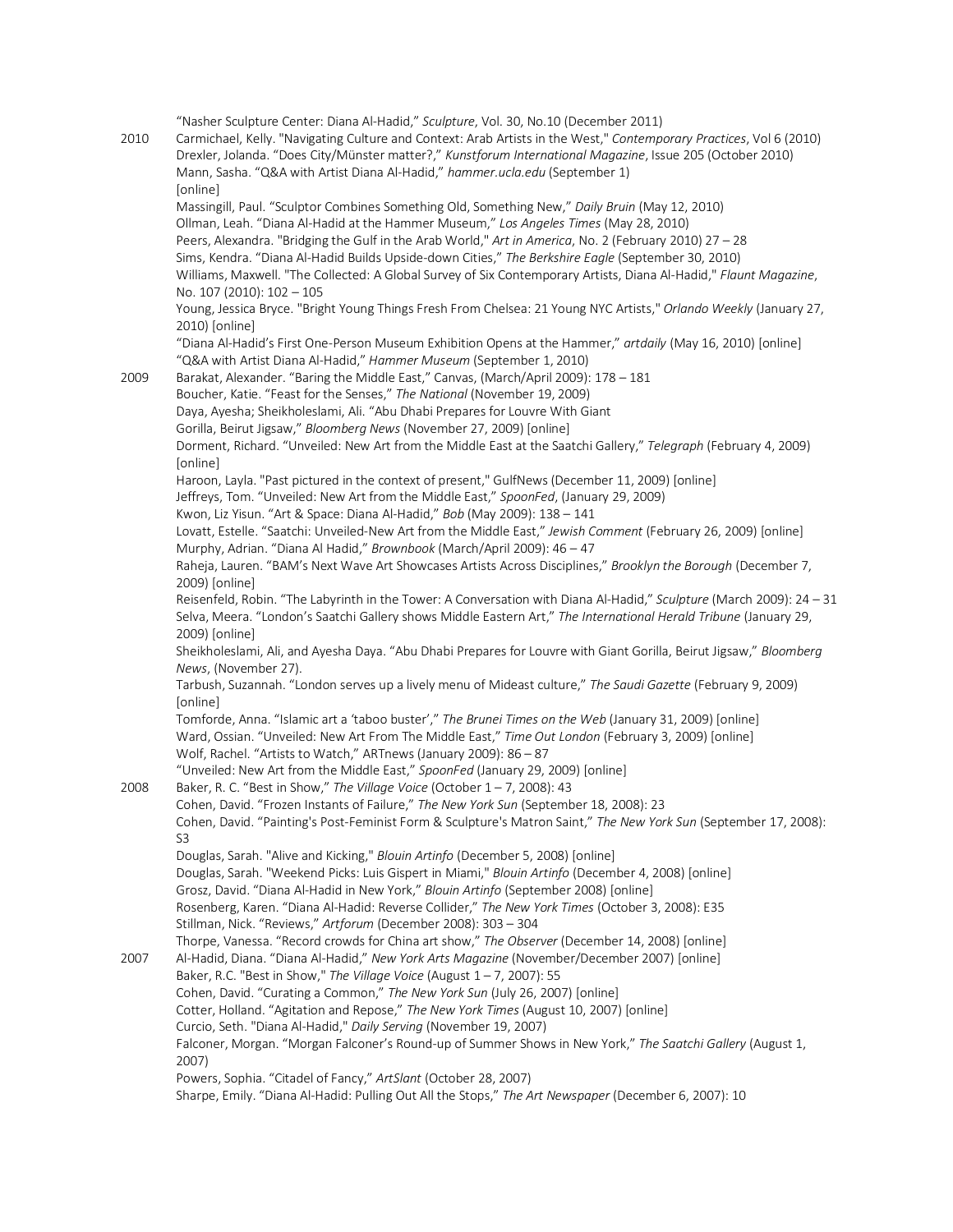Wolff, Rachel. "Artist Diana Al-Hadid's Stairway to Heaven," *New York Magazine* (November 7, 2007) "Diana Al-Hadid," *The New Yorker* (November 19, 2007) [online]

2006 Genocchio, Benjamin. "For Hopeful Artists, the Search to Be Just Themselves," *The New York Times* (April 9, 2006) [online]

Rockwell, Steve. "A Stir in Richmond, Virginia," *D'Art International* (Winter/Spring 2006) [online]

- Stone, Billy. "Going Down to Chinatown." *Los Angeles Entertainment Today* (November 10 16, 2006): 6
- 2005 O'Sullivan, Michael. "New Sensations," *The Washington Post* (August 19, 2005) [online]

### PUBLICATIONS

| 2019 | Battista, Kathy. New York New Wave: The Legacy of Feminist Art in Emerging Practice. New York, NY.<br>Jameel Arts Center. Second Hand. Dubai, United Arab Emirates.                             |
|------|-------------------------------------------------------------------------------------------------------------------------------------------------------------------------------------------------|
|      | The Columbus Museum of Art. Driving Forces. Columbus, OH.                                                                                                                                       |
| 2018 | Al-Hadid, Diana, Brooke Kamin Rappaport, and Nancy Princenthal. Diana Al-Hadid: Delirious Matter. The Madison                                                                                   |
|      | Square Park Conservancy. New York, NY.                                                                                                                                                          |
|      | Art21. Being an Artist: Artist Interviews with Art21. Edited by Tina Kukielski. New York, NY.                                                                                                   |
|      | Wallace, Sandra Neil. First Generation: 36 Trailblazing Immigrants and Refugees Who Make America Great. Published                                                                               |
|      | by Little, Brown Books for Young Readers. New York, NY.                                                                                                                                         |
| 2017 | Noey, Christopher. The Artist Project: What Artists See When They Look at Art. The Metropolitan Museum of Art.<br>Phaidon.                                                                      |
| 2016 | Al-Hadid, Diana. Diana Al-Hadid. Edited by Mitchell Manacek. Studio Art Exhibition Program, Dartmouth College.<br>Puritan Capital.                                                              |
|      | Falkenburg, Reindert, and Alistair Rider, Sara Raza. Diana Al-Hadid: Phantom Limb. Edited by Maya Allison, Translated<br>by Salam Shughry. Art Gallery of New York University Abu Dhabi. Skira. |
|      | Hecker, Sharon. Diana Al-Hadid: Regarding Medardo Rosso. Marianne Boesky Gallery, New York.                                                                                                     |
|      | Ozerkov, Dimitri. Glasstress Gotika. Edited by Zorina Myskova. The 56 <sup>th</sup> Venice Biennale. PNB Print.                                                                                 |
| 2014 | Lipsky, Tina, and Annette Südbeck. Diana Al-Hadid: The Fates. Austria: Secession, 2014.                                                                                                         |
|      | Hamza, Feras, et al. Tariqah, 38-51. Sharjah, UAE: Barjeel Art Foundation.                                                                                                                      |
| 2013 | Amirsadeghi, Hossein, and Maryam Eisler. "Art Studio America: Contemporary Art Spaces," UK Thames and Hudson:                                                                                   |
|      | 2013.                                                                                                                                                                                           |
|      | Artaud, Evelyne, Jeanne Fayard, and Diane Watteau. Cadavre Exquis, Suite Méditerranéenne. Paris: Editions Nova,<br>2013.                                                                        |
|      | Eden, Xandra, and Gregory Volk. Diana Al-Hadid. Ostfildern: Hatje Cantz Verlag, 2013.                                                                                                           |
|      | Griffin, Jonathan. Vitamin D2: New Perspectives in Drawing. London: Phaidon, 2013, pp. 18 - 19.                                                                                                 |
|      | Trigg, Sarah. Studio Life: Rituals, Collections, Tools and Observations on the Artistic Process. New York: Princeton                                                                            |
|      | Architectural Press, 2013, pp. 20 - 30.                                                                                                                                                         |
| 2012 | Buchakjian, Gregory. War and Other [Impossible] Possibilities: Thoughts on Arab History and Contemporary Art.                                                                                   |
|      | Beirut: Alarm Editions, 2012.                                                                                                                                                                   |
|      | Bua, Matt, and Maximilian Goldfarb. Architectural Inventions: Visionary Drawings. London: Laurence King, 2012.                                                                                  |
| 2011 | Slavick, Susanne. Out of Rubble. Milan: Edizioni Charta, 2011.                                                                                                                                  |
|      | Merzaban, Mandy, et al. Caravan. Sharjah: Barjeel Art Foundation, Maraya Art Center, 2011.                                                                                                      |
|      | Morse, Jed. Sightings: Diana Al-Hadid. Dallas: Nasher Sculpture Center, 2011. [exhibition pamphlet]                                                                                             |
| 2010 | Lee, Yongwwo, et al. Emerging Asian Artists. Gwangju: Gwangju Biennale Press, 2010.                                                                                                             |
| 2009 | Norr, David. New Weather. Tampa: USF Contemporary Art Museum Publishing, 2009.                                                                                                                  |
|      | In the Between. Istanbul: Egeran Art Advisory, 2009.                                                                                                                                            |
|      | Visionaire 57: 2010. New York: Visionaire Publishing, 2009.                                                                                                                                     |
|      | New Vision: Arab Contemporary Art in the 21 <sup>st</sup> Century. London: Transglobe Publishing, 2009.                                                                                         |
|      | Carver, Antonia, and Lara Khaldi, editors. Provisions. Sharjah: Sharjah Biennial and Bidoun, 2009.                                                                                              |
|      | Unveiled: New Art From The Middle East. London: Saatchi Gallery, 2009.                                                                                                                          |
| 2008 | Zybok, Oliver. Black Bile, Red Humour - Aspects of Melancholy in Contemporary Art. Germany: Die Deutsch Bibliothek,<br>2008.                                                                    |
|      |                                                                                                                                                                                                 |

2006 *AIM 26*. Bronx: Bronx Museum, 2006.

## NOTABLE DISTINCTIONS

2020 Panelist: *Public Art: A New Vanguard*. The Armory Show, New York, NY Award: Academy of Arts and Letters Invitational, New York, NY